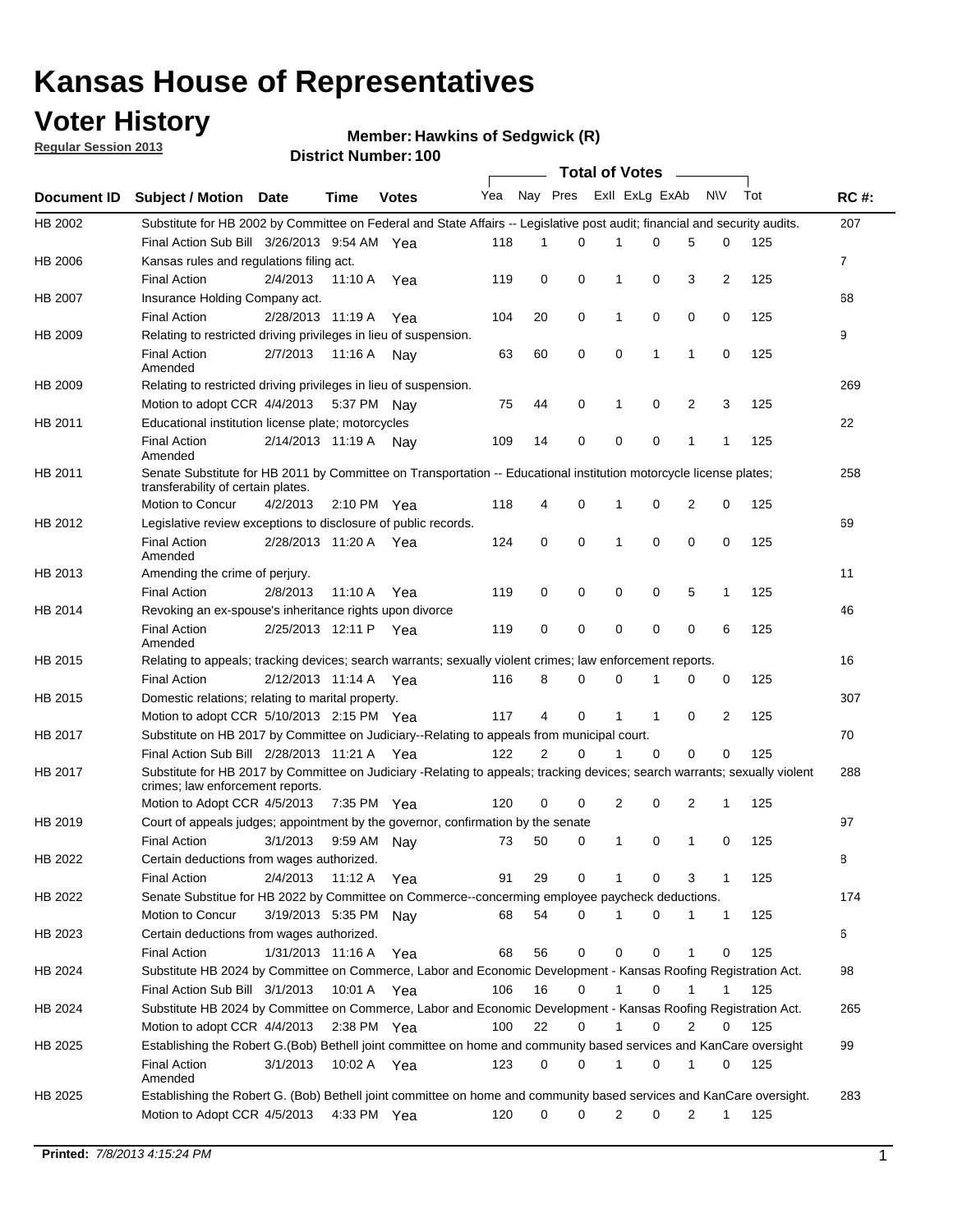## **Voter History**

**Regular Session 2013**

#### **Member: Hawkins of Sedgwick (R)**

|                    |                                                                                                                                                                                                                                                        |                       |             | וסטו וישנווואדו ויטוע |     |                | <b>Total of Votes</b> |                |                |   |              |     |             |
|--------------------|--------------------------------------------------------------------------------------------------------------------------------------------------------------------------------------------------------------------------------------------------------|-----------------------|-------------|-----------------------|-----|----------------|-----------------------|----------------|----------------|---|--------------|-----|-------------|
| <b>Document ID</b> | <b>Subject / Motion Date</b>                                                                                                                                                                                                                           |                       | Time        | <b>Votes</b>          | Yea | Nay Pres       |                       |                | Exll ExLg ExAb |   | <b>NV</b>    | Tot | <b>RC#:</b> |
| HB 2028            | Providing for venue in Shawnee County District Court in certain forfeiture proceedings                                                                                                                                                                 |                       |             |                       |     |                |                       |                |                |   |              |     | 12          |
|                    | <b>Final Action</b><br>Amended                                                                                                                                                                                                                         | 2/8/2013              | 11:12 A Yea |                       | 119 | 1              | 0                     | $\mathbf 0$    | $\mathbf 0$    | 5 | 0            | 125 |             |
| HB 2028            | Providing for venue in Shawnee County District Court in certain forfeiture proceedings                                                                                                                                                                 |                       |             |                       |     |                |                       |                |                |   |              |     | 199         |
|                    | Motion to Concur                                                                                                                                                                                                                                       | 3/25/2013 9:36 AM Yea |             |                       | 120 | 0              | 0                     | 2              | 0              | 2 | $\mathbf{1}$ | 125 |             |
| HB 2030            | Creating wounded warrior deer hunting permits for injured combat veterans.                                                                                                                                                                             |                       |             |                       |     |                |                       |                |                |   |              |     | 25          |
|                    | <b>Final Action</b><br>Amended                                                                                                                                                                                                                         | 2/15/2013 11:16 A     |             | Yea                   | 115 | 0              | 0                     | 2              | $\overline{2}$ | 3 | 3            | 125 |             |
| HB 2033            | Concerning the regulation of knives                                                                                                                                                                                                                    |                       |             |                       |     |                |                       |                |                |   |              |     | 143         |
|                    | <b>Final Action</b>                                                                                                                                                                                                                                    | 3/7/2013              | 12:12 P     | Yea                   | 93  | 28             | 0                     | 1              | $\mathbf 0$    | 3 | 0            | 125 |             |
| HB 2033            | Concerning the regulation of knives.                                                                                                                                                                                                                   |                       |             |                       |     |                |                       |                |                |   |              |     | 270         |
|                    | Motion to adopt CCR 4/4/2013 5:43 PM Yea                                                                                                                                                                                                               |                       |             |                       | 95  | 26             | 0                     | 1              | 0              | 3 | 0            | 125 |             |
| HB 2034            | Human trafficking; crimes of commercial sexual exploitation of a child, selling sexual relations, promoting the sale of sexual<br>relations and buying sexual relations; children in need of care; staff secure faciliies.                             |                       |             |                       |     |                |                       |                |                |   |              |     | 17          |
|                    | <b>Final Action</b><br>Amended                                                                                                                                                                                                                         | 2/12/2013 11:16 A Yea |             |                       | 124 | 0              | 0                     | 0              | 1              | 0 | 0            | 125 |             |
| HB 2034            | S Sub for HB 2034 by Committee on Judiciary - Human trafficking; crimes of commercial sexual exploitation of a child, selling<br>sexual relations, promoting the sale of sexual relations and buying sexual relations; children in need of care; staff |                       |             |                       |     |                |                       |                |                |   |              |     | 282         |
|                    | Motion to Adopt CCR 4/5/2013 4:18 PM Yea                                                                                                                                                                                                               |                       |             |                       | 120 | 0              | 0                     | $\overline{2}$ | 0              | 2 | 1            | 125 |             |
| HB 2035            | Cities; experience requirements for plumbers, electricians and certain mechanical contractors.                                                                                                                                                         |                       |             |                       |     |                |                       |                |                |   |              |     | 29          |
|                    | <b>Final Action</b>                                                                                                                                                                                                                                    | 2/18/2013 11:16 A     |             | Yea                   | 117 | 2              | 0                     | 2              | 0              | 4 | 0            | 125 |             |
| HB 2037            | Public property; religious displays; other displays.                                                                                                                                                                                                   |                       |             |                       |     |                |                       |                |                |   |              |     | 176         |
|                    | <b>Final Action</b>                                                                                                                                                                                                                                    | 3/20/2013 10:27 A     |             | Yea                   | 120 | 3              | 0                     | 1              | 0              | 1 | 0            | 125 |             |
| HB 2041            | Criminal history record information; definition; municipal court reporting; district court reporting.                                                                                                                                                  |                       |             |                       |     |                |                       |                |                |   |              |     | 19          |
|                    | <b>Final Action</b>                                                                                                                                                                                                                                    | 2/13/2013 11:23 A     |             | Yea                   | 119 | 3              | 0                     | 0              | 0              | 3 | 0            | 125 |             |
| HB 2042            | Appraisal of property for taxation purposes; appeals; changes.                                                                                                                                                                                         |                       |             |                       |     |                |                       |                |                |   |              |     | 158         |
|                    | <b>Final Action</b><br>Amended                                                                                                                                                                                                                         | 3/18/2013 11:19 A     |             | Yea                   | 109 | 12             | 0                     | 2              | 0              | 2 | 0            | 125 |             |
| HB 2043            | Aggravated battery; driving under the influence.                                                                                                                                                                                                       |                       |             |                       |     |                |                       |                |                |   |              |     | 100         |
|                    | <b>Final Action</b><br>Amended                                                                                                                                                                                                                         | 3/1/2013              | 10:03 A Yea |                       | 123 | 0              | 0                     | 1              | 0              | 1 | 0            | 125 |             |
| HB 2043            | Senate Substitute for HB 2043 by Committee on Judiciary - Attorney general; duties and responsibilities; notice of intent to<br>seek the death penalty.                                                                                                |                       |             |                       |     |                |                       |                |                |   |              |     | 271         |
|                    | Motion to adopt CCR 4/4/2013                                                                                                                                                                                                                           |                       | 5:48 PM     | Yea                   | 121 | 0              | 0                     |                | 0              | 3 | 0            | 125 |             |
| HB 2044            | Increasing the penalty for a person who distributes a controlled substance that causes great bodily harm or death.                                                                                                                                     |                       |             |                       |     |                |                       |                |                |   |              |     | 101         |
|                    | <b>Final Action</b><br>Amended                                                                                                                                                                                                                         | 3/1/2013              | 10:05 A     | Yea                   | 112 | 11             | $\Omega$              |                | $\Omega$       |   | 0            | 125 |             |
| HB 2047            | Requiring certain municipalities to vote to increase property tax revenues over previous year when such increase exceeds<br>inflation; publication.                                                                                                    |                       |             |                       |     |                |                       |                |                |   |              |     | 186         |
|                    | Final Action<br>Amended                                                                                                                                                                                                                                | 3/21/2013 11:29 A     |             | Nay                   | 68  | 53             | 0                     | 1              | 0              | 3 | 0            | 125 |             |
| HB 2049            | Kansas department of agriculture; increasing certain fees and eliminating sunsets on various program fees.                                                                                                                                             |                       |             |                       |     |                |                       |                |                |   |              |     | 59          |
|                    | <b>Final Action</b><br>Amended                                                                                                                                                                                                                         | 2/27/2013 12:23 P     |             | Nay                   | 77  | 46             | 0                     | 1              | 0              | 1 | 0            | 125 |             |
| HB 2049            | Kansas department of agriculture; increasing certain fees; concerning sunsets on various program fees.                                                                                                                                                 |                       |             |                       |     |                |                       |                |                |   |              |     | 324         |
|                    | Motion to adopt CCR 6/2/2013                                                                                                                                                                                                                           |                       | 12:28 A     | Yea                   | 45  | 64             | 0                     | 1              | 0              | 6 | 9            | 125 |             |
| HB 2050            | Agriculture; agricultural chemical registration; pesticide business liablity insurance; repeal of the Kansas agricultural liming<br>materials act.                                                                                                     |                       |             |                       |     |                |                       |                |                |   |              |     | 60          |
|                    | <b>Final Action</b><br>Amended                                                                                                                                                                                                                         | 2/27/2013 12:25 P     |             | Yea                   | 103 | 20             | 0                     | 1              | 0              | 1 | 0            | 125 |             |
| HB 2051            | Substitute for HB 2051 by Committee on Agriculture and Natural Resources--Amending provisions relating to dams,<br>obstructions, sstreams and water flex accounts and transfer permits.                                                                |                       |             |                       |     |                |                       |                |                |   |              |     | 50          |
|                    | Final Action Sub Bill 2/26/2013 2:12 PM Yea                                                                                                                                                                                                            |                       |             |                       | 117 | $\overline{c}$ | 0                     | 0              | 0              | 0 | 6            | 125 |             |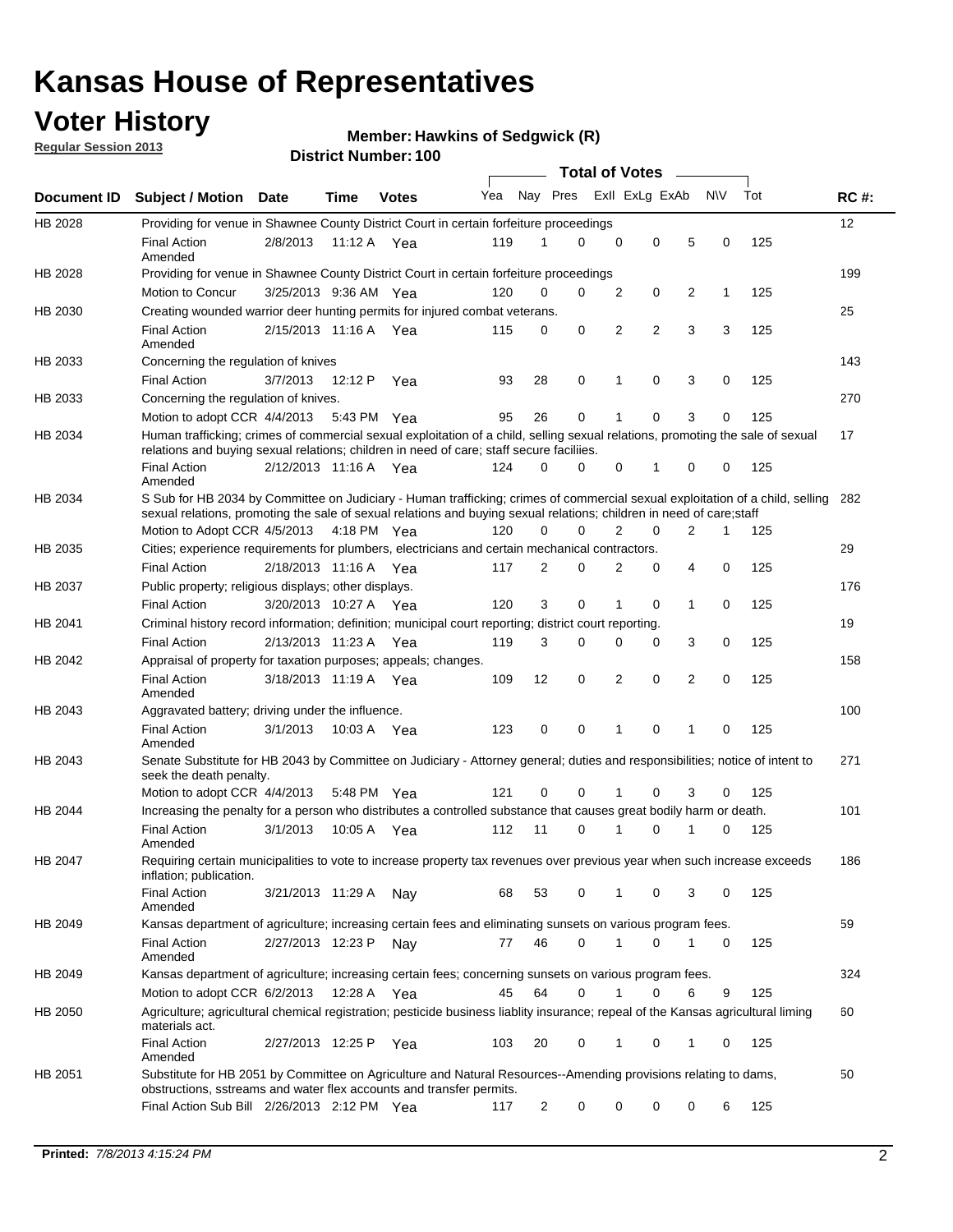## **Voter History**

**Member: Hawkins of Sedgwick (R)** 

**Regular Session 2013**

|             |                                                                                                                                                                                                                                          |                       |         |              |     |              |                         | <b>Total of Votes</b> |                |                | $\frac{1}{2}$  |                |     |             |
|-------------|------------------------------------------------------------------------------------------------------------------------------------------------------------------------------------------------------------------------------------------|-----------------------|---------|--------------|-----|--------------|-------------------------|-----------------------|----------------|----------------|----------------|----------------|-----|-------------|
| Document ID | <b>Subject / Motion Date</b>                                                                                                                                                                                                             |                       | Time    | <b>Votes</b> | Yea |              | Nay Pres Exll ExLg ExAb |                       |                |                |                | <b>NV</b>      | Tot | <b>RC#:</b> |
| HB 2052     | Discharging a firearm inside or into a city; unlawful acts; exceptions.                                                                                                                                                                  |                       |         |              |     |              |                         |                       |                |                |                |                |     | 155         |
|             | <b>Final Action</b><br>Amended                                                                                                                                                                                                           | 3/14/2013 11:20 A Yea |         |              | 121 | 2            | 0                       |                       | 0              | 0              | 2              | 0              | 125 |             |
| HB 2052     | Senate Substitute for HB 2052 by Committee on Federal and State Affairs - Concerning firearms; personal and family<br>protection act; concealed handguns in public building; other changes; unlawful discharge of a firearm inside city. |                       |         |              |     |              |                         |                       |                |                |                |                |     | 300         |
|             | Motion to Adopt CCR 4/5/2013 10:24 P Yea                                                                                                                                                                                                 |                       |         |              | 104 | 16           | $\Omega$                |                       | 2              | 0              | $\overline{2}$ | $\mathbf 1$    | 125 |             |
| HB 2055     | Personal and Familly Protection Act; public buildings; adequate security.                                                                                                                                                                |                       |         |              |     |              |                         |                       |                |                |                |                |     | 156         |
|             | <b>Final Action</b><br>Amended                                                                                                                                                                                                           | 3/14/2013 11:26 A Yea |         |              | 84  | 38           | 0                       |                       | $\mathbf 0$    | 0              | 2              | $\mathbf 1$    | 125 |             |
| HB 2057     | Concerning property taxation; relating to county appraisers; appointing interim appraiser.                                                                                                                                               |                       |         |              |     |              |                         |                       |                |                |                |                |     | 208         |
|             | <b>Final Action</b>                                                                                                                                                                                                                      | 3/26/2013 9:55 AM Yea |         |              | 119 | 0            | 0                       |                       | $\mathbf{1}$   | 0              | 5              | 0              | 125 |             |
| HB 2058     | Taxation of helium and certain other gases under mineral severance tax, and prohibition of certain refunds related thereto.                                                                                                              |                       |         |              |     |              |                         |                       |                |                |                |                |     | 159         |
|             | <b>Final Action</b>                                                                                                                                                                                                                      | 3/18/2013 11:21 A Yea |         |              | 119 | 2            | 0                       |                       | 2              | $\Omega$       | $\overline{2}$ | $\Omega$       | 125 |             |
| HB 2059     | Income tax deductions and modifications and severance tax exemptions; basis of partner's interest and shareholder's stock;<br>statutory clarification.                                                                                   |                       |         |              |     |              |                         |                       |                |                |                |                |     | 14          |
|             | <b>Final Action</b><br>Amended                                                                                                                                                                                                           | 2/11/2013 11:42 A     |         | Yea          | 122 | 2            | 0                       |                       | 0              | 0              | 1              | 0              | 125 |             |
| HB 2059     | Income tax deductions and modifications and severance tax exemptions; basis of partner's interest and shareholder's stock;<br>statutory clarification.                                                                                   |                       |         |              |     |              |                         |                       |                |                |                |                |     | 293         |
|             | Motion to Concur                                                                                                                                                                                                                         | 4/5/2013              | 8:14 PM | Nav          | 0   | 120          | 0                       |                       | 2              | 0              | $\overline{2}$ | 1              | 125 |             |
| HB 2059     | Income tax rates, deductions and credits; rural opportunity zones; sales tax rates and distribution of revenue; severance tax;<br>and property tax exemptions for IRB property and property damaged by natural disaster.                 |                       |         |              |     |              |                         |                       |                |                |                |                |     | 322         |
|             | Motion to adopt CCR 6/2/2013                                                                                                                                                                                                             |                       | 12:11 A | Yea          | 69  | 45           | 0                       |                       | 1              | 0              | 6              | 4              | 125 |             |
| HB 2060     | Prohibiting certain confined persons from receiving food sales tax refunds and homestead property tax refunds.                                                                                                                           |                       |         |              |     |              |                         |                       |                |                |                |                |     | 10          |
|             | <b>Final Action</b><br>Amended                                                                                                                                                                                                           | 2/7/2013              | 11:18 A | Yea          | 123 | 0            | 0                       |                       | $\Omega$       | 1              | 1              | 0              | 125 |             |
| HB 2065     | Creating the crime of home improvement fraud.                                                                                                                                                                                            |                       |         |              |     |              |                         |                       |                |                |                |                |     | 20          |
|             | <b>Final Action</b><br>Amended                                                                                                                                                                                                           | 2/13/2013 11:26 A Yea |         |              | 106 | 16           | $\mathbf 0$             |                       | 0              | 0              | 3              | 0              | 125 |             |
| HB 2066     | Physical therapists; evaluation and treatment of patients.                                                                                                                                                                               |                       |         |              |     |              |                         |                       |                |                |                |                |     | 26          |
|             | <b>Final Action</b><br>Amended                                                                                                                                                                                                           | 2/15/2013 11:18 A Yea |         |              | 98  | 16           | 0                       |                       | 2              | $\overline{2}$ | 3              | 4              | 125 |             |
| HB 2067     | Board of nursing; assistant attorneys general.                                                                                                                                                                                           |                       |         |              |     |              |                         |                       |                |                |                |                |     | 15          |
|             | <b>Final Action</b>                                                                                                                                                                                                                      | 2/11/2013 11:44 A     |         | Yea          | 123 | 1            | $\mathbf 0$             |                       | $\mathbf 0$    | 0              | 1              | 0              | 125 |             |
| HB 2069     | Public policy; certain city ordinances and county resolutions declared void.                                                                                                                                                             |                       |         |              |     |              |                         |                       |                |                |                |                |     | 102         |
|             | <b>Final Action</b><br>Amended                                                                                                                                                                                                           | 3/1/2013              | 10:06 A | Yea          | 92  | 31           | $\mathbf 0$             |                       | 1              | 0              | 1              | $\mathbf 0$    | 125 |             |
| HB 2069     | Public policy; certain city ordinances and county resolutions declared void.                                                                                                                                                             |                       |         |              |     |              |                         |                       |                |                |                |                |     | 292         |
|             | Motion to Concur                                                                                                                                                                                                                         | 4/5/2013              |         | 8:04 PM Yea  | 88  | 32           | 0                       |                       | $\overline{2}$ | 0              | $\overline{2}$ | 1              | 125 |             |
| HB 2070     | Appearance bond conditions; surety and bounty hunter regulation.                                                                                                                                                                         |                       |         |              |     |              |                         |                       |                |                |                |                |     | 103         |
|             | <b>Final Action</b><br>Amended                                                                                                                                                                                                           | 3/1/2013              |         | 10:08 A Yea  | 122 | $\mathbf{1}$ | $\mathbf 0$             |                       | $\mathbf{1}$   | 0              | $\mathbf{1}$   | 0              | 125 |             |
| HB 2074     | Cities and counties; solid waste disposal areas; restrictions.                                                                                                                                                                           |                       |         |              |     |              |                         |                       |                |                |                |                |     | 139         |
|             | <b>Emergency Final</b><br><b>Action Amend</b>                                                                                                                                                                                            | 3/1/2013              |         | 1:11 PM Yea  | 102 | 19           | 0                       |                       | $\mathbf{1}$   | 0              | 1              | $\overline{2}$ | 125 |             |
| HB 2075     | Cities; qualifications and rehabilitation of abandoned property.                                                                                                                                                                         |                       |         |              |     |              |                         |                       |                |                |                |                |     | 61          |
|             | <b>Final Action</b><br>Amended                                                                                                                                                                                                           | 2/27/2013 12:27 P     |         | Nay          | 72  | 51           | 0                       |                       | 1              | 0              | 1              | 0              | 125 |             |
| HB 2077     | Granting professional licenses to military service members.<br><b>Final Action</b><br>Amended                                                                                                                                            | 2/26/2013 2:13 PM Yea |         |              | 119 | 0            | 0                       |                       | $\overline{2}$ | 0              | $\overline{2}$ | 2              | 125 | 51          |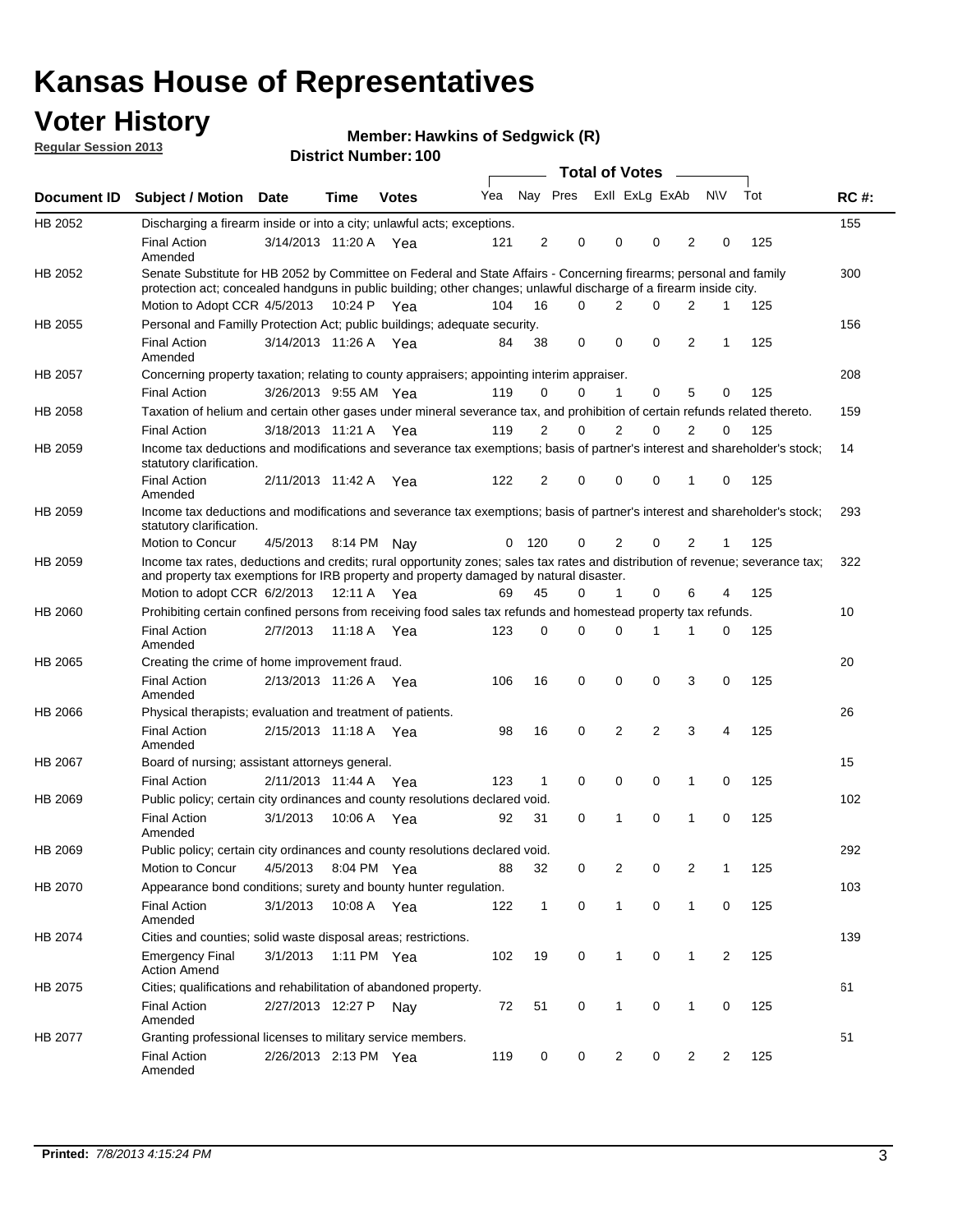## **Voter History**

**Member: Hawkins of Sedgwick (R)** 

**Regular Session 2013**

|                    |                                                                                                                                                                                                       |                       |               |              |              |              |   | <b>Total of Votes</b> |             | $\overline{\phantom{a}}$ |             |     |             |
|--------------------|-------------------------------------------------------------------------------------------------------------------------------------------------------------------------------------------------------|-----------------------|---------------|--------------|--------------|--------------|---|-----------------------|-------------|--------------------------|-------------|-----|-------------|
| <b>Document ID</b> | <b>Subject / Motion Date</b>                                                                                                                                                                          |                       | <b>Time</b>   | <b>Votes</b> | Yea Nay Pres |              |   | Exll ExLg ExAb        |             |                          | <b>NV</b>   | Tot | <b>RC#:</b> |
| HB 2078            | Authorizing certain licensing boards to accept education, training or experience completed in the military towards licensure in<br>this state.                                                        |                       |               |              |              |              |   |                       |             |                          |             |     | 52          |
|                    | <b>Final Action</b><br>Amended                                                                                                                                                                        | 2/26/2013 2:14 PM Yea |               |              | 119          | 0            | 0 | 2                     | 0           | 2                        | 2           | 125 |             |
| HB 2078            | Authorizing certain licensing boards to accept education, training or experience of military service members towards obtaining 275<br>licensure in this state.                                        |                       |               |              |              |              |   |                       |             |                          |             |     |             |
|                    | Motion to adopt CCR 4/5/2013                                                                                                                                                                          |                       | 11:42 A       | Yea          | 120          | 0            | 0 | $\overline{2}$        | 0           | 3                        | 0           | 125 |             |
| HB 2081            | Forfeiture of property related to violations of certain criminal acts.                                                                                                                                |                       |               |              |              |              |   |                       |             |                          |             |     | 18          |
|                    | <b>Final Action</b><br>Amended                                                                                                                                                                        | 2/12/2013 11:17 A Yea |               |              | 124          | 0            | 0 | $\Omega$              | 1           | 0                        | 0           | 125 |             |
| HB 2081            | Forfeiture of property related to violations of certain criminal acts.                                                                                                                                |                       |               |              |              |              |   |                       |             |                          |             |     | 306         |
|                    | Motion to adopt CCR 5/10/2013 10:38 A                                                                                                                                                                 |                       |               | Yea          | 121          | 0            | 0 | 1                     | 1           | 2                        | 0           | 125 |             |
| HB 2083            | Public employees relations boards; assessment of certain costs.                                                                                                                                       |                       |               |              |              |              |   |                       |             |                          |             |     | 104         |
|                    | <b>Final Action</b><br>Amended                                                                                                                                                                        | 3/1/2013              | 10:09 A       | Yea          | 87           | 36           | 0 | 1                     | $\mathbf 0$ | 1                        | $\mathbf 0$ | 125 |             |
| HB 2084            | Tax credits for community services contributions; youth apprenticeship and entrepreneurship.                                                                                                          |                       |               |              |              |              |   |                       |             |                          |             |     | 105         |
|                    | <b>Final Action</b><br>Amended                                                                                                                                                                        | 3/1/2013              | 10:11 A       | Yea          | 120          | 3            | 0 | 1                     | $\mathbf 0$ | 1                        | 0           | 125 |             |
| HB 2084            | Tax credits for community services contributions; youth apprenticeship and entrepreneurship.                                                                                                          |                       |               |              |              |              |   |                       |             |                          |             |     | 316         |
|                    | Sub Motion to Concur 5/24/2013 9:33 AM ExAb                                                                                                                                                           |                       |               |              | 5            | 109          | 0 |                       | $\Omega$    | 9                        | 1           | 125 |             |
| HB 2086            | Eligible infrastructure costs for tax increment financing and community improvement districts; bond repayment tax revenue<br>pledge requirements.                                                     |                       |               |              |              |              |   |                       |             |                          |             |     | 160         |
|                    | <b>Final Action</b>                                                                                                                                                                                   | 3/18/2013 11:24 A     |               | Nav          | 61           | 60           | 0 | 2                     | 0           | $\overline{2}$           | 0           | 125 |             |
| HB 2086            | Eligible infrastructure costs for tax increment financing and community improvement districts; bond repayment tax revenue<br>pledge requirements.                                                     |                       |               |              |              |              |   |                       |             |                          |             |     | 173         |
|                    | <b>Final Action</b>                                                                                                                                                                                   | 3/19/2013 5:25 PM     |               | Nav          | 81           | 41           | 0 | 1                     | 0           | 1                        | 1           | 125 |             |
| HB 2091            | Publication of delinguent personal property tax statements.                                                                                                                                           |                       |               |              |              |              |   |                       |             |                          |             |     | 161         |
|                    | <b>Final Action</b><br>Amended                                                                                                                                                                        | 3/18/2013 11:25 A     |               | Yea          | 81           | 40           | 0 | 2                     | 0           | $\overline{2}$           | 0           | 125 |             |
| HB 2093            | Amending the crime of identity theft.                                                                                                                                                                 |                       |               |              |              |              |   |                       |             |                          |             |     | 106         |
|                    | <b>Final Action</b><br>Amended                                                                                                                                                                        | 3/1/2013              | 10:12 A       | Yea          | 123          | 0            | 0 | 1                     | $\Omega$    | 1                        | 0           | 125 |             |
| HB 2093            | Senate Substitute for HB 2093 by Committee on Judiciary - Identity theft and identity fraud; unlawful acts concerning<br>computers; DNA testing and exculpatory evidence; murder in the first degree. |                       |               |              |              |              |   |                       |             |                          |             |     | 289         |
|                    | Motion to Adopt CCR 4/5/2013 7:49 PM Yea                                                                                                                                                              |                       |               |              | 118          | 2            | 0 | 2                     | 0           | 2                        | 1           | 125 |             |
| HB 2094            | Student electronic privacy at public and private postsecondary educational institutions.                                                                                                              |                       |               |              |              |              |   |                       |             |                          |             |     | 164         |
|                    | <b>Final Action</b><br>Amended                                                                                                                                                                        | 3/19/2013 10:33 A     |               | Yea          | 123          | 0            | 0 | 1                     | 0           | 1                        | 0           | 125 |             |
| HB 2096            | Local governmental entities and investment of public moneys.                                                                                                                                          |                       |               |              |              |              |   |                       |             |                          |             |     | 23          |
|                    | <b>Final Action</b>                                                                                                                                                                                   | 2/14/2013 11:21 A     |               | Yea          | 123          | 0            | 0 | 0                     | 0           | 1                        | 1           | 125 |             |
| HB 2099            | Insurance- updating certain statutory references.                                                                                                                                                     |                       |               |              |              |              |   |                       |             |                          |             |     | 71          |
|                    | <b>Final Action</b><br>Amended                                                                                                                                                                        | 2/28/2013 11:23 A     |               | Yea          | 124          | 0            | 0 | 1                     | 0           | 0                        | 0           | 125 |             |
| HB 2101            | Interstate transmission siting compact.                                                                                                                                                               |                       |               |              |              |              |   |                       |             |                          |             |     | 209         |
|                    | <b>Final Action</b><br>Amended                                                                                                                                                                        | 3/26/2013 9:56 AM Yea |               |              | 118          | $\mathbf{1}$ | 0 | 1                     | 0           | 5                        | 0           | 125 |             |
| HB 2105            | Substitute HB 2105 by Committee on Commerce, Labor and Economic Development - Employment security law.                                                                                                |                       |               |              |              |              |   |                       |             |                          |             |     | 107         |
|                    | Final Action Sub Bill 3/1/2013                                                                                                                                                                        |                       | 10:13 A Yea   |              | 88           | 35           | 0 |                       | 0           | 1                        | 0           | 125 |             |
| HB 2105            | Substitute HB 2105 by Committee on Commerce, Labor and Economic Development - Employment security law.                                                                                                |                       |               |              |              |              |   |                       |             |                          |             |     | 298         |
|                    | Motion to adopt CCR 4/5/2013                                                                                                                                                                          |                       | 9:46 PM Yea   |              | 89           | 31           | 0 | 2                     | 0           | 2                        | 1           | 125 |             |
| HB 2106            | Portable electronics insurance act.                                                                                                                                                                   |                       |               |              |              |              |   |                       |             |                          |             |     | 133         |
|                    | <b>Emergency Final</b><br>Action                                                                                                                                                                      | 3/1/2013              | 1:03 PM $Yea$ |              | 117          | 4            | 0 | $\mathbf{1}$          | 0           | $\mathbf{1}$             | 2           | 125 |             |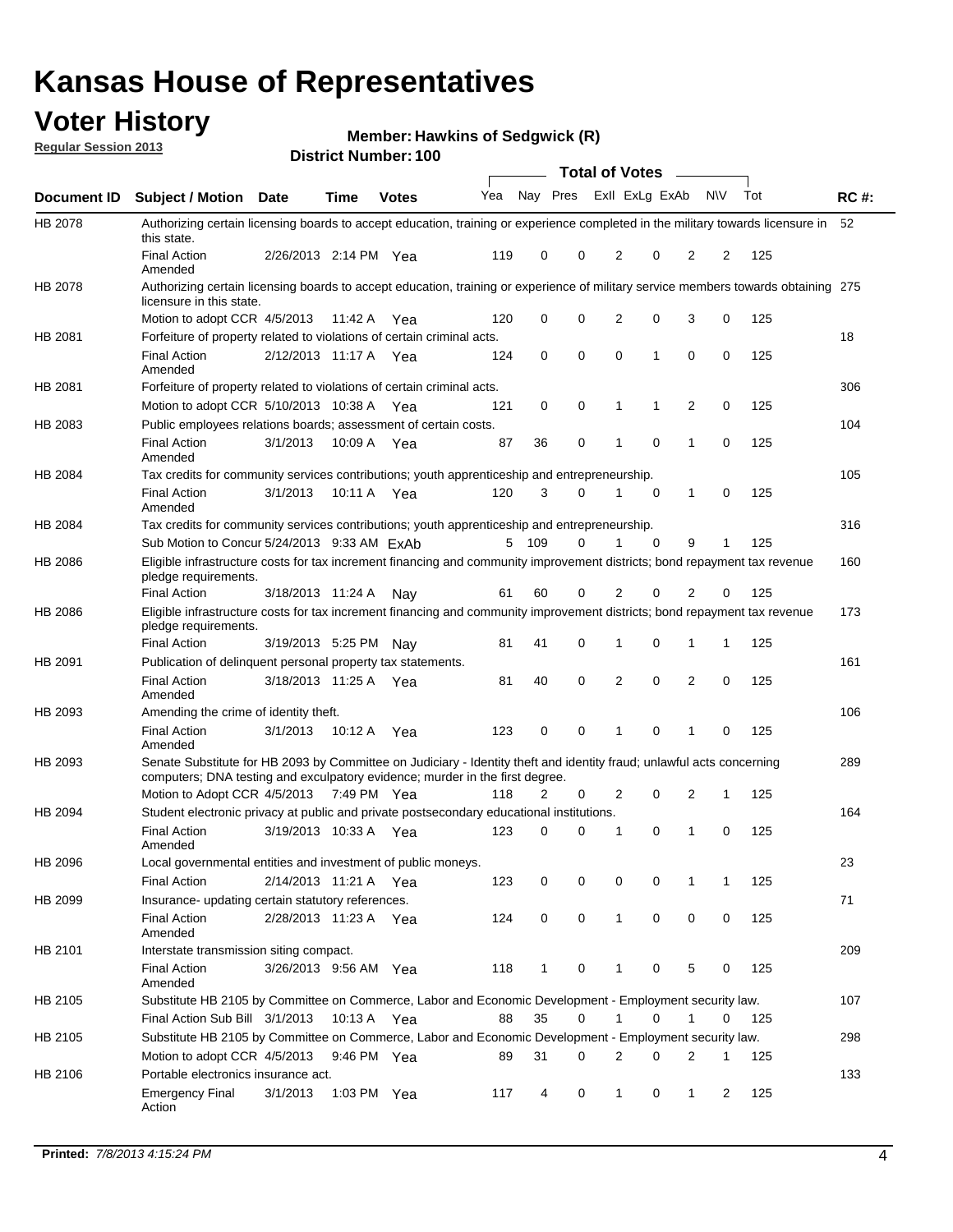## **Voter History**

**Member: Hawkins of Sedgwick (R)** 

**Regular Session 2013**

|             |                                                                                                                                                                                                                                                                      |                       |                       |              |     |                | <b>Total of Votes</b> |                |             | $\overline{\phantom{0}}$ |                         |     |             |
|-------------|----------------------------------------------------------------------------------------------------------------------------------------------------------------------------------------------------------------------------------------------------------------------|-----------------------|-----------------------|--------------|-----|----------------|-----------------------|----------------|-------------|--------------------------|-------------------------|-----|-------------|
| Document ID | <b>Subject / Motion Date</b>                                                                                                                                                                                                                                         |                       | Time                  | <b>Votes</b> | Yea | Nay Pres       |                       | Exll ExLg ExAb |             |                          | <b>NV</b>               | Tot | <b>RC#:</b> |
| HB 2107     | Insurance; enacting the electronic notice and document act.                                                                                                                                                                                                          |                       |                       |              |     |                |                       |                |             |                          |                         |     | 134         |
|             | <b>Emergency Final</b><br><b>Action Amend</b>                                                                                                                                                                                                                        | 3/1/2013              |                       | 1:04 PM Yea  | 121 | 0              | 0                     | 1              | 0           | 1                        | 2                       | 125 |             |
| HB 2107     | Insurance; enacting the electronic notice and document act, return of premiums separate from the notice of adverse<br>underwriting decision, statutory updates, uninsurable health plan increase in lifetime limit, mandate lite, certain company<br>dividend plans. |                       |                       |              |     |                |                       |                |             |                          |                         |     | 281         |
|             | Motion to Adopt CCR 4/5/2013                                                                                                                                                                                                                                         |                       | 4:06 PM               | Yea          | 69  | 50             | 0                     | 2              | 0           | 3                        | 1                       | 125 |             |
| HB 2109     | School finance; military pupil count.                                                                                                                                                                                                                                |                       |                       |              |     |                |                       |                |             |                          |                         |     | 108         |
|             | <b>Final Action</b>                                                                                                                                                                                                                                                  | 3/1/2013              | 10:15 A               | Yea          | 104 | 19             | 0                     | 1              | 0           | 1                        | 0                       | 125 |             |
| HB 2109     | Enacting the Kansas children's protection act.                                                                                                                                                                                                                       |                       |                       |              |     |                |                       |                |             |                          |                         |     | 277         |
|             | Motion to Adopt CCR 4/5/2013                                                                                                                                                                                                                                         |                       | 12:31 P Yea           |              | 116 | $\overline{2}$ | 0                     | 2              | 0           | 3                        | $\overline{2}$          | 125 |             |
| HB 2112     | Campaign finance; transfer of campaign money to another candidacy.                                                                                                                                                                                                   |                       |                       |              |     |                |                       |                |             |                          |                         |     | 72          |
|             | <b>Final Action</b><br>Amended                                                                                                                                                                                                                                       |                       | 2/28/2013 11:25 A Yea |              | 95  | 29             | 0                     | 1              | 0           | 0                        | 0                       | 125 |             |
| HB 2114     | Debt setoff; collection assistance fee.                                                                                                                                                                                                                              |                       |                       |              |     |                |                       |                |             |                          |                         |     | 21          |
|             | <b>Final Action</b>                                                                                                                                                                                                                                                  | 2/13/2013 11:34 A     |                       | Yea          | 90  | 32             | 0                     | 0              | 0           | 3                        | 0                       | 125 |             |
| HB 2115     | Relating to the employment of retired judges and justices.                                                                                                                                                                                                           |                       |                       |              |     |                |                       |                |             |                          |                         |     | 73          |
|             | <b>Final Action</b>                                                                                                                                                                                                                                                  | 2/28/2013 11:27 A     |                       | Yea          | 124 | 0              | 0                     | 1              | 0           | 0                        | 0                       | 125 |             |
| HB 2115     | Courts; employment of retired judges and justices; court debt setoff.                                                                                                                                                                                                |                       |                       |              |     |                |                       |                |             |                          |                         |     | 309         |
|             | Motion to Adopt CCR 5/14/2013 2:14 PM Yea                                                                                                                                                                                                                            |                       |                       |              | 100 | 13             | 0                     | 1              | 0           | 9                        | 2                       | 125 |             |
| HB 2118     | Preservation of historic property; environs authority deleted.                                                                                                                                                                                                       |                       |                       |              |     |                |                       |                |             |                          |                         |     | 62          |
|             | <b>Final Action</b>                                                                                                                                                                                                                                                  | 2/27/2013 12:30 P     |                       | Yea          | 99  | 24             | 0                     | 1              | 0           | 1                        | 0                       | 125 |             |
| HB 2120     | Updating provisions relating to the Kansas bureau of investigations DNA database.                                                                                                                                                                                    |                       |                       |              |     |                |                       |                |             |                          |                         |     | 109         |
|             | <b>Final Action</b><br>Amended                                                                                                                                                                                                                                       | 3/1/2013              | 10:16 A               | Yea          | 121 | 2              | 0                     | 1              | 0           | 1                        | 0                       | 125 |             |
| HB 2120     | Updating provisions relating to DNA collection and DNA evidence; amending the definition of a bet for purposes of the Kansas 302<br>criminal code; sentencing for possession of a firearm during a drug felony                                                       |                       |                       |              |     |                |                       |                |             |                          |                         |     |             |
|             | Motion to adopt CCR 5/9/2013 11:32 A Nay                                                                                                                                                                                                                             |                       |                       |              | 74  | 49             | 0                     |                | 0           | 1                        | 0                       | 125 |             |
| HB 2122     | Real estate brokers and salespersons; licensing requirements; sales transaction requirements.                                                                                                                                                                        |                       |                       |              |     |                |                       |                |             |                          |                         |     | 37          |
|             | <b>Final Action</b><br>Amended                                                                                                                                                                                                                                       | 2/20/2013 11:13 A Yea |                       |              | 121 | 1              | $\Omega$              |                | 0           | $\overline{2}$           | 0                       | 125 |             |
| HB 2125     | Increasing real estate broker's and salesperson's license fees.                                                                                                                                                                                                      |                       |                       |              |     |                |                       |                |             |                          |                         |     | 38          |
|             | <b>Final Action</b>                                                                                                                                                                                                                                                  | 2/20/2013 12:16 P     |                       | Yea          | 71  | 50             | 1                     | 0              | 0           | 0                        | 3                       | 125 |             |
| HB 2128     | Open records act; exceptions.                                                                                                                                                                                                                                        |                       |                       |              |     |                |                       |                |             |                          |                         |     | 74          |
|             | <b>Final Action</b><br>Amended                                                                                                                                                                                                                                       | 2/28/2013 11:28 A     |                       | Yea          | 124 | 0              | 0                     | 1              | 0           | 0                        | 0                       | 125 |             |
| HB 2128     | Open records act; exceptions.                                                                                                                                                                                                                                        |                       |                       |              |     |                |                       |                |             |                          |                         |     | 259         |
|             | Motion to Concur                                                                                                                                                                                                                                                     | 4/3/2013              | 10:29 A               | Yea          | 119 | 0              | 0                     | 1              | 0           | 3                        | $\overline{\mathbf{c}}$ | 125 |             |
| HB 2130     | Elections; petition circulators.                                                                                                                                                                                                                                     |                       |                       |              |     |                |                       |                |             |                          |                         |     | 30          |
|             | <b>Final Action</b>                                                                                                                                                                                                                                                  | 2/18/2013 11:17 A     |                       | Yea          | 118 | $\mathbf{1}$   | 0                     | $\overline{c}$ | 0           | 4                        | 0                       | 125 |             |
| HB 2135     | Property tax exemption; military housing.                                                                                                                                                                                                                            |                       |                       |              |     |                |                       |                |             |                          |                         |     | 162         |
|             | <b>Final Action</b>                                                                                                                                                                                                                                                  | 3/18/2013 11:27 A     |                       | Yea          | 117 | 4              | 0                     | $\overline{2}$ | 0           | $\overline{2}$           | 0                       | 125 |             |
| HB 2138     | Repealing statutes related to oil and gas.                                                                                                                                                                                                                           |                       |                       |              |     |                |                       |                |             |                          |                         |     | 53          |
|             | Final Action<br>Amended                                                                                                                                                                                                                                              | 2/26/2013 2:16 PM Yea |                       |              | 119 | 0              | 0                     | $\overline{2}$ | $\mathbf 0$ | $\overline{2}$           | $\overline{2}$          | 125 |             |
| HB 2139     | Canceled warrants.                                                                                                                                                                                                                                                   |                       |                       |              |     |                |                       |                |             |                          |                         |     | 75          |
|             | <b>Final Action</b><br>Amended                                                                                                                                                                                                                                       |                       | 2/28/2013 11:30 A     | Yea          | 99  | 25             | 0                     | $\mathbf{1}$   | 0           | 0                        | 0                       | 125 |             |
| HB 2139     | Canceled warrants.                                                                                                                                                                                                                                                   |                       |                       |              |     |                |                       |                |             |                          |                         |     | 266         |
|             | Motion to Concur                                                                                                                                                                                                                                                     | 4/4/2013              | 2:40 PM               | Yea          | 114 | 8              | 0                     | 1              | 0           | 2                        | 0                       | 125 |             |
| HB 2140     | Repealing K.S.A. 72-60b03                                                                                                                                                                                                                                            |                       |                       |              |     |                |                       |                |             |                          |                         |     | 39          |
|             | <b>Final Action</b>                                                                                                                                                                                                                                                  |                       | 2/20/2013 12:17 P     | Yea          | 122 | 0              | 0                     | 0              | 0           | 0                        | 3                       | 125 |             |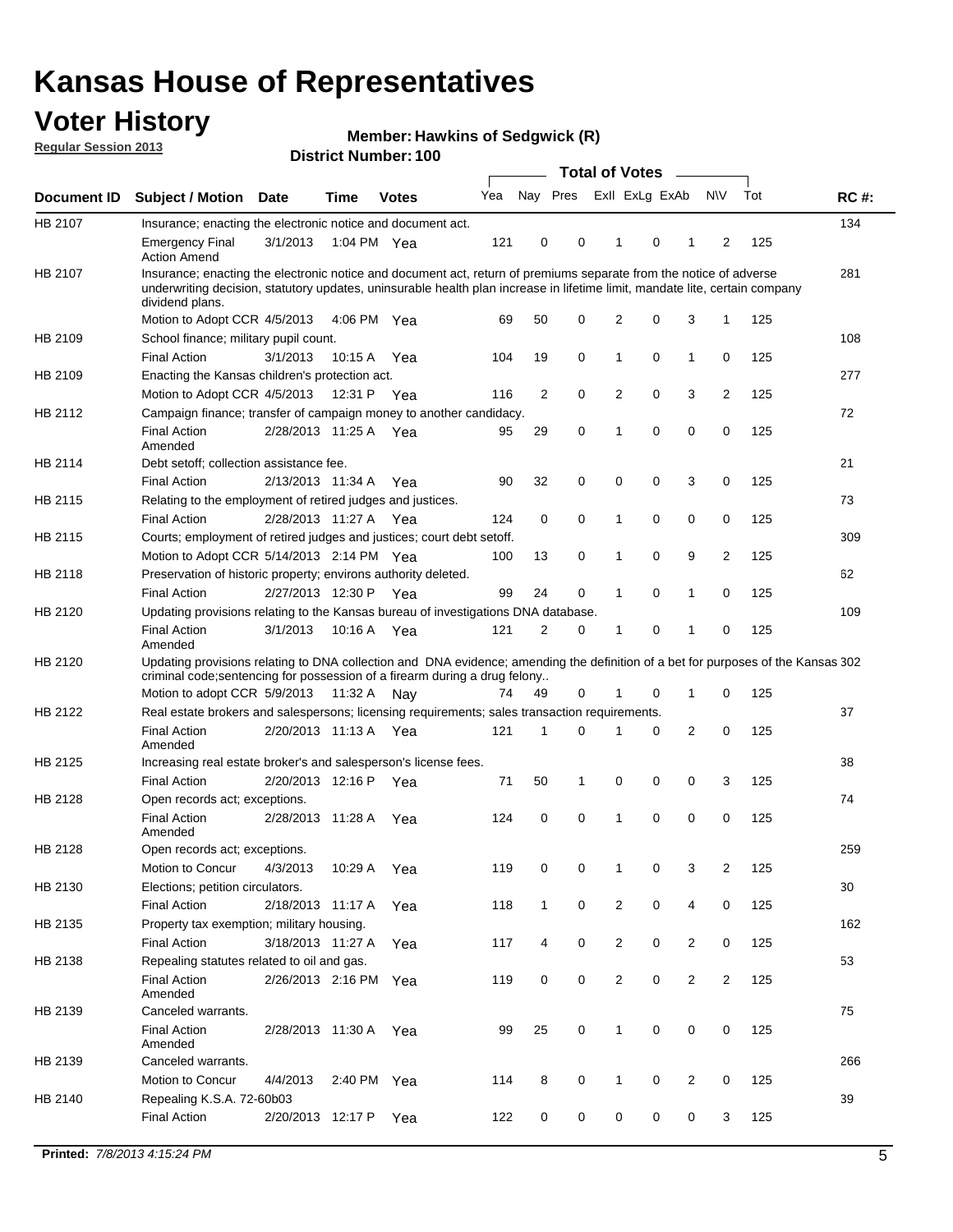## **Voter History**

**Member: Hawkins of Sedgwick (R)** 

**Regular Session 2013**

|             |                                                                                                                                              |          |                        |              |     |             | <b>Total of Votes</b>   |              |   | $\sim 100$ m $^{-1}$ |     |     |             |
|-------------|----------------------------------------------------------------------------------------------------------------------------------------------|----------|------------------------|--------------|-----|-------------|-------------------------|--------------|---|----------------------|-----|-----|-------------|
| Document ID | <b>Subject / Motion Date</b>                                                                                                                 |          | Time                   | <b>Votes</b> | Yea |             | Nay Pres ExII ExLg ExAb |              |   |                      | N\V | Tot | <b>RC#:</b> |
| HB 2141     | Repealer; elections process for certain unified school districts.                                                                            |          |                        |              |     |             |                         |              |   |                      |     |     | 24          |
|             | <b>Final Action</b>                                                                                                                          |          | 2/14/2013 11:23 A Yea  |              | 123 | 0           | 0                       | 0            | 0 | 1                    | 1   | 125 |             |
| HB 2142     | Certain educational statutes concerning USD land transfers and higher education loan and grant programs.                                     |          |                        |              |     |             |                         |              |   |                      |     |     | 40          |
|             | <b>Final Action</b>                                                                                                                          |          | 2/20/2013 12:19 P Yea  |              | 122 | 0           | 0                       | $\Omega$     | 0 | $\Omega$             | 3   | 125 |             |
| HB 2143     | Repealing outdated provisions relating to the purchase of certain real estate by the department of corrections.                              |          |                        |              |     |             |                         |              |   |                      |     |     | 34          |
|             | <b>Final Action</b>                                                                                                                          |          | 2/20/2013 11:09 A Yea  |              | 122 | 0           | 0                       | 1            | 0 | $\overline{2}$       | 0   | 125 |             |
| HB 2144     | Repealing unnecessary statutes relating to juveniles.                                                                                        |          |                        |              |     |             |                         |              |   |                      |     |     | 76          |
|             | <b>Final Action</b>                                                                                                                          |          | 2/28/2013 11:32 A Yea  |              | 124 | $\mathbf 0$ | 0                       | 1            | 0 | 0                    | 0   | 125 |             |
| HB 2145     | Repealing K.S.A. 75-5028; concerning the sale of real estate by the secretary of transportation.                                             |          |                        |              |     |             |                         |              |   |                      |     |     | 35          |
|             | <b>Final Action</b>                                                                                                                          |          | 2/20/2013 11:11 A Yea  |              | 122 | 0           | 0                       | 1            | 0 | 2                    | 0   | 125 |             |
| HB 2146     | Repealing the cancer drug repository program K.S.A. 2012 Supp. 65-1664 through 65-1667 and amending K.S.A. 2012 Supp. 77<br>65-1636.         |          |                        |              |     |             |                         |              |   |                      |     |     |             |
|             | <b>Final Action</b>                                                                                                                          |          | 2/28/2013 11:33 A      | Yea          | 124 | 0           | 0                       | 1            | 0 | 0                    | 0   | 125 |             |
| HB 2147     | Repealer; use of metric system on certain road signs and markers, moving of heavy vehicles on bridges or culverts, interstate 94<br>bridges. |          |                        |              |     |             |                         |              |   |                      |     |     |             |
|             | <b>Final Action</b>                                                                                                                          | 3/1/2013 |                        | 9:52 AM Yea  | 123 | $\mathbf 0$ | 0                       |              | 0 | 1                    | 0   | 125 |             |
| HB 2148     | Repealers; postsecondary education scholarship provisions.                                                                                   |          |                        |              |     |             |                         |              |   |                      |     |     | 41          |
|             | <b>Final Action</b>                                                                                                                          |          | 2/20/2013 12:21 P      | Yea          | 106 | 16          | 0                       | $\mathbf 0$  | 0 | $\mathbf 0$          | 3   | 125 |             |
| HB 2149     | Repealers; postsecondary education student loans and tuition grants.                                                                         |          |                        |              |     |             |                         |              |   |                      |     |     | 42          |
|             | <b>Final Action</b>                                                                                                                          |          | 2/20/2013 12:22 P      | Yea          | 108 | 14          | 0                       | 0            | 0 | $\Omega$             | 3   | 125 |             |
| HB 2149     | Repealing a \$500,000 transfer from highway patrol training center fund to the state general fund.                                           |          |                        |              |     |             |                         |              |   |                      |     |     | 314         |
|             | Motion to Concur                                                                                                                             |          | 5/23/2013 10:22 A ExAb |              | 113 | 0           | 0                       |              | 0 | 8                    | 3   | 125 |             |
| HB 2150     | Repealers; workforce development loan program act.                                                                                           |          |                        |              |     |             |                         |              |   |                      |     |     | 78          |
|             | <b>Final Action</b>                                                                                                                          |          | 2/28/2013 11:34 A Yea  |              | 94  | 30          | 0                       | 1            | 0 | 0                    | 0   | 125 |             |
| HB 2150     | Senate Substitute for HB 2150 by Committee on Commerce--Concerning the Kansas employment first oversight commission.                         |          |                        |              |     |             |                         |              |   |                      |     |     | 267         |
|             | Motion to Concur                                                                                                                             |          | 4/4/2013 2:44 PM Yea   |              | 110 | 12          | 0                       | 1            | 0 | 2                    | 0   | 125 |             |
| HB 2151     | Repealers; report on medically underserved areas of the state.                                                                               |          |                        |              |     |             |                         |              |   |                      |     |     | 63          |
|             | <b>Final Action</b>                                                                                                                          |          | 2/27/2013 12:31 P      | Yea          | 123 | 0           | 0                       | 1            | 0 | 1                    | 0   | 125 |             |
| HB 2152     | Repealer: uniform land sales practices act.                                                                                                  |          |                        |              |     |             |                         |              |   |                      |     |     | 36          |
|             | <b>Final Action</b>                                                                                                                          |          | 2/20/2013 11:12 A      | Yea          | 122 | 0           | 0                       | 1            | 0 | 2                    | 0   | 125 |             |
| HB 2153     | Unused medications act; dontating entities.                                                                                                  |          |                        |              |     |             |                         |              |   |                      |     |     | 64          |
|             | <b>Final Action</b>                                                                                                                          |          | 2/27/2013 12:33 P      | Yea          | 123 | 0           | 0                       | 1            | 0 | 1                    | 0   | 125 |             |
|             | Amended                                                                                                                                      |          |                        |              |     |             |                         |              |   |                      |     |     |             |
| HB 2154     | Senate Substitute for HB 2154 by Committee on Public Health and Welfare--Cosmetology; relating to licensure and renewal of 31                |          |                        |              |     |             |                         |              |   |                      |     |     |             |
|             | persons, salons and clinics.                                                                                                                 |          |                        |              |     |             |                         |              |   |                      |     |     |             |
|             | <b>Final Action</b><br>Amended                                                                                                               |          | 2/18/2013 11:19 A      | Yea          | 119 | 0           | 0                       | 2            | 0 | 4                    | 0   | 125 |             |
| HB 2155     | Cosmetology; relating to licensure and renewal.                                                                                              |          |                        |              |     |             |                         |              |   |                      |     |     | 32          |
|             | <b>Final Action</b>                                                                                                                          |          | 2/18/2013 11:21 A Yea  |              | 119 | 0           | 0                       | 2            | 0 |                      | 0   | 125 |             |
|             | Amended                                                                                                                                      |          |                        |              |     |             |                         |              |   |                      |     |     |             |
| HB 2156     | Repealers; school finance; area vocational school fund; local effort as applied to U.S.D. No. 450                                            |          |                        |              |     |             |                         |              |   |                      |     |     | 43          |
|             | <b>Final Action</b>                                                                                                                          |          | 2/20/2013 12:23 P Yea  |              | 122 | 0           | 0                       | 0            | 0 | 0                    | 3   | 125 |             |
| HB 2160     | Quality care assessment on skilled nursing care facilities.                                                                                  |          |                        |              |     |             |                         |              |   |                      |     |     | 144         |
|             | <b>Final Action</b>                                                                                                                          | 3/7/2013 |                        | 12:13 P Yea  | 100 | 21          | 0                       | 1            | 0 | 3                    | 0   | 125 |             |
| HB 2162     | Prohibition on use of state appropriated moneys to lobby relating to gun control at federal, state and local ogvernment level.               |          |                        |              |     |             |                         |              |   |                      |     |     | 79          |
|             | <b>Final Action</b><br>Amended                                                                                                               |          | 2/28/2013 11:36 A Yea  |              | 120 | 4           | 0                       | 1            | 0 | 0                    | 0   | 125 |             |
| HB 2162     | Prohibition on use of state appropriated moneys to lobby at federal, state and local government levels relating to gun control.              |          |                        |              |     |             |                         |              |   |                      |     |     | 312         |
|             | Motion to adopt CCR 5/21/2013 2:52 PM Yea                                                                                                    |          |                        |              | 83  | 28          | 0                       |              | 0 | 13                   | 0   | 125 |             |
| HB 2163     | Relating to garnishment proceedings.                                                                                                         |          |                        |              |     |             |                         |              |   |                      |     |     | 80          |
|             | <b>Final Action</b>                                                                                                                          |          | 2/28/2013 11:37 A Yea  |              | 124 | 0           | 0                       | $\mathbf{1}$ | 0 | 0                    | 0   | 125 |             |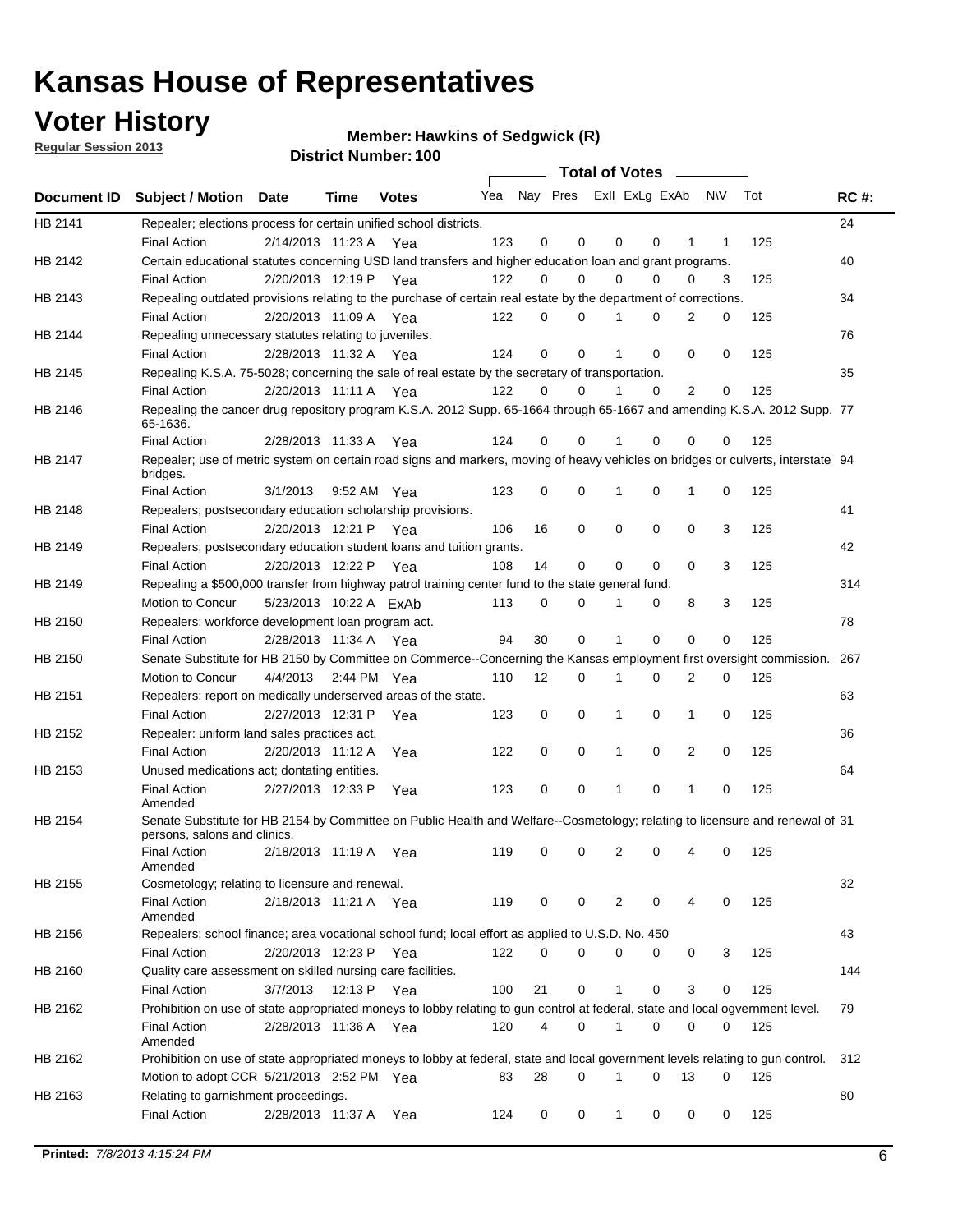## **Voter History**

**Regular Session 2013**

#### **Member: Hawkins of Sedgwick (R)**

|                    |                                                                                                                                                                                                                                    |                       |             |              |              |              |          | <b>Total of Votes</b> |          | $\sim$ |                |     |             |
|--------------------|------------------------------------------------------------------------------------------------------------------------------------------------------------------------------------------------------------------------------------|-----------------------|-------------|--------------|--------------|--------------|----------|-----------------------|----------|--------|----------------|-----|-------------|
| <b>Document ID</b> | <b>Subject / Motion Date</b>                                                                                                                                                                                                       |                       | Time        | <b>Votes</b> | Yea Nay Pres |              |          | Exll ExLg ExAb        |          |        | <b>NV</b>      | Tot | <b>RC#:</b> |
| HB 2164            | Relating to jurors; information disqualifying prospective juror from jury service.                                                                                                                                                 |                       |             |              |              |              |          |                       |          |        |                |     | 47          |
|                    | <b>Final Action</b><br>Amended                                                                                                                                                                                                     | 2/25/2013 12:12 P Yea |             |              | 75           | 45           | 0        | 0                     | 0        | 0      | 5              | 125 |             |
| HB 2164            | Juries and grand juries.                                                                                                                                                                                                           |                       |             |              |              |              |          |                       |          |        |                |     | 284         |
|                    | Motion to Adopt CCR 4/5/2013                                                                                                                                                                                                       |                       | 5:53 PM Yea |              | 92           | 28           | 0        | 2                     | 0        | 2      | $\mathbf 1$    | 125 |             |
| HB 2166            | Sub HB 2166 by Committee on Judiciary -- Relating to the medical assistance recovery program.                                                                                                                                      |                       |             |              |              |              |          |                       |          |        |                |     | 165         |
|                    | Final Action Sub Bill 3/19/2013 10:34 A Yea<br>Amended                                                                                                                                                                             |                       |             |              | 112          | 11           | 0        | 1                     | 0        | 1      | 0              | 125 |             |
| HB 2167            | Establishing Native American legislative day at the capitol.                                                                                                                                                                       |                       |             |              |              |              |          |                       |          |        |                |     | 54          |
|                    | <b>Final Action</b>                                                                                                                                                                                                                | 2/26/2013 2:17 PM Yea |             |              | 119          | 0            | 0        | 2                     | 0        | 2      | 2              | 125 |             |
| HB 2167            | Senate Substitute for HB 2167 by Committee on Federal and State Affairs -- Concerning fireworks; regulations thereof.                                                                                                              |                       |             |              |              |              |          |                       |          |        |                |     | 261         |
|                    | Motion to Concur                                                                                                                                                                                                                   | 4/4/2013              | 11:11 A     | Nav          | 100          | 23           | 0        | 1                     | 0        | 1      | 0              | 125 |             |
| HB 2169            | Allowing for proceedings to determine final disposition of prisoner's pending probation revocations.                                                                                                                               |                       |             |              |              |              |          |                       |          |        |                |     | 49          |
|                    | <b>Final Action</b>                                                                                                                                                                                                                | 2/26/2013 2:10 PM Yea |             |              | 119          | 0            | 0        | 0                     | 0        | 0      | 6              | 125 |             |
| HB 2170            | Concerning sentencing dispositions, probation and postrelease supervision.                                                                                                                                                         |                       |             |              |              |              |          |                       |          |        |                |     | 110         |
|                    | <b>Final Action</b><br>Amended                                                                                                                                                                                                     | 3/1/2013              | 10:23 A Yea |              | 79           | 44           | 0        | 1                     | 0        | 1      | 0              | 125 |             |
| HB 2170            | Concerning sentencing dispositions, probation and postrelease supervision.                                                                                                                                                         |                       |             |              |              |              |          |                       |          |        |                |     | 256         |
|                    | Motion to Concur                                                                                                                                                                                                                   | 4/1/2013              | 10:54 A     | Yea          | 75           | 44           | 0        | $\mathbf{1}$          | 0        | 2      | 3              | 125 |             |
| HB 2172            | Cemeteries; cemetery corporations and cemetery merchandise.                                                                                                                                                                        |                       |             |              |              |              |          |                       |          |        |                |     | 81          |
|                    | <b>Final Action</b><br>Amended                                                                                                                                                                                                     | 2/28/2013 11:38 A Yea |             |              | 124          | 0            | $\Omega$ | 1                     | $\Omega$ | 0      | 0              | 125 |             |
| HB 2176            | The Eisenhower foundation license plate.                                                                                                                                                                                           |                       |             |              |              |              |          |                       |          |        |                |     | 57          |
|                    | <b>Final Action</b>                                                                                                                                                                                                                | 2/27/2013 12:11 P     |             | Nay          | 112          | 11           | 0        | 0                     | 0        |        | 1              | 125 |             |
| HB 2177            | Relating to motor carriers; concerning safety rules and regulations; certificates of convenience and necessity; transportation of 55<br>certain materials.                                                                         |                       |             |              |              |              |          |                       |          |        |                |     |             |
|                    | <b>Final Action</b><br>Amended                                                                                                                                                                                                     | 2/26/2013 2:18 PM Yea |             |              | 119          | 0            | 0        | 2                     | 0        | 2      | $\overline{2}$ | 125 |             |
| HB 2179            | Amending the secretary of labor's role of taking assignment of wage claims.                                                                                                                                                        |                       |             |              |              |              |          |                       |          |        |                |     | 111         |
|                    | <b>Final Action</b><br>Amended                                                                                                                                                                                                     | 3/1/2013              | 10:24 A Yea |              | 87           | 36           | 0        | 1                     | $\Omega$ |        | 0              | 125 |             |
| HB 2181            | Authorizing licensing bodies to accept certain online distance education courses towards licensure for military service member 55<br>applicants                                                                                    |                       |             |              |              |              |          |                       |          |        |                |     |             |
|                    | <b>Final Action</b>                                                                                                                                                                                                                | 2/27/2013 12:34 P     |             | Yea          | 123          | 0            | 0        | 1                     | 0        | 1      | 0              | 125 |             |
| HB 2182            | Relating to grand juries.                                                                                                                                                                                                          |                       |             |              |              |              |          |                       |          |        |                |     | 152         |
|                    | <b>Final Action</b><br>Amended                                                                                                                                                                                                     | 3/13/2013 11:20 A     |             | Yea          | 100          | 24           | 0        | 0                     | 0        | 1      | 0              | 125 |             |
| HB 2183            | Substitute HB 2183 by Committee on Health and Human Services - - designation and control of infectious and contagious<br>diseases.                                                                                                 |                       |             |              |              |              |          |                       |          |        |                |     | 112         |
|                    | Final Action Sub Bill 3/1/2013<br>Amended                                                                                                                                                                                          |                       |             | 10:26 A Yea  | 122          | $\mathbf{1}$ | 0        | 1                     | 0        | 1      | 0              | 125 |             |
| HB 2183            | Substitute HB 2183 by Committee on Health and Human Services -- department of health and environment statutory duties<br>and functions, infectious and contagious diseases, laboratory services, health information technology and |                       |             |              |              |              |          |                       |          |        |                |     | 297         |
|                    | Motion to Adopt CCR 4/5/2013                                                                                                                                                                                                       |                       | 9:37 PM Yea |              | 120          | 0            | 0        | 2                     | 0        | 2      | $\mathbf{1}$   | 125 |             |
| HB 2185            | Consolidation of citites and counties; dual majority vote.                                                                                                                                                                         |                       |             |              |              |              |          |                       |          |        |                |     | 113         |
|                    | <b>Final Action</b><br>Amended                                                                                                                                                                                                     | 3/1/2013              |             | 10:27 A Yea  | 119          | 4            | 0        | 1                     | 0        | 1      | 0              | 125 |             |
| HB 2193            | Public facilities; accessiblity standards for disabled persons.                                                                                                                                                                    |                       |             |              |              |              |          |                       |          |        |                |     | 145         |
|                    | <b>Final Action</b>                                                                                                                                                                                                                | 3/7/2013              | 12:14 P     | Yea          | 121          | 0            | 0        | 1                     | 0        | 3      | 0              | 125 |             |
| HB 2195            | Claims against the state; 2012 Joint Committee recommendations.                                                                                                                                                                    |                       |             |              |              |              |          |                       |          |        |                |     | 146         |
|                    | <b>Final Action</b><br>Amended                                                                                                                                                                                                     | 3/7/2013              | 12:16 P Yea |              | 110          | 10           | 0        | $\mathbf{1}$          | 0        | 3      | $\mathbf{1}$   | 125 |             |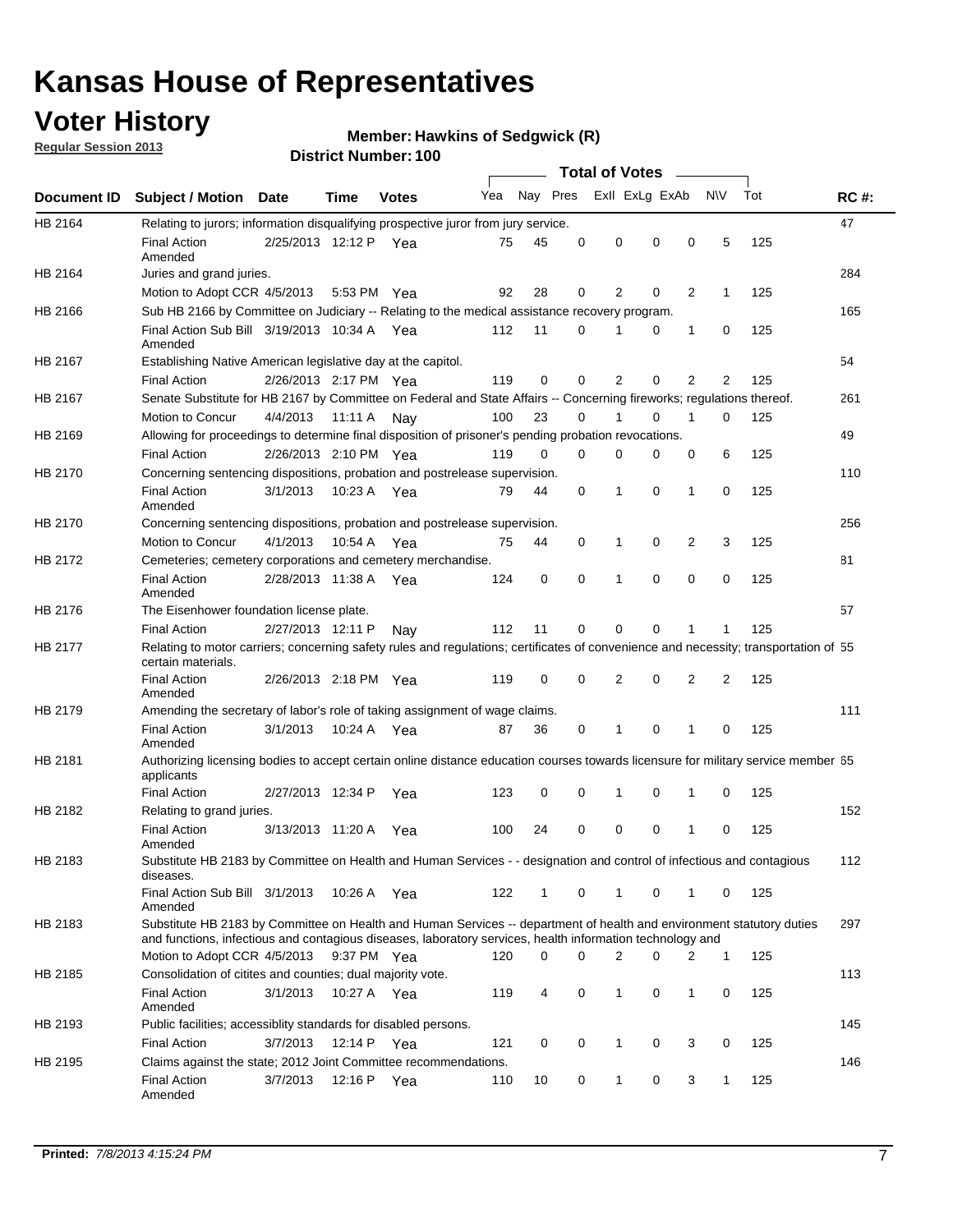## **Voter History**

**Member: Hawkins of Sedgwick (R)** 

**Regular Session 2013**

|             |                                                                                                                                                                             |                       |             |              |     |             |   | <b>Total of Votes</b> |   |                |              |     |             |
|-------------|-----------------------------------------------------------------------------------------------------------------------------------------------------------------------------|-----------------------|-------------|--------------|-----|-------------|---|-----------------------|---|----------------|--------------|-----|-------------|
| Document ID | <b>Subject / Motion Date</b>                                                                                                                                                |                       | Time        | <b>Votes</b> | Yea | Nay Pres    |   | Exll ExLg ExAb        |   |                | <b>NV</b>    | Tot | <b>RC#:</b> |
| HB 2197     | Kansas state high school activities association; membership of board of directors and executive board.                                                                      |                       |             |              |     |             |   |                       |   |                |              |     | 249         |
|             | <b>Emergency Final</b><br><b>Action Amend</b>                                                                                                                               | 3/26/2013 8:46 PM Yea |             |              | 69  | 53          | 0 |                       | 0 | 2              | 0            | 125 |             |
| HB 2199     | Second amendment protection act.                                                                                                                                            |                       |             |              |     |             |   |                       |   |                |              |     | 157         |
|             | <b>Final Action</b><br>Amended                                                                                                                                              | 3/14/2013 11:34 A     |             | Yea          | 94  | 29          | 0 | 0                     | 0 | 2              | 0            | 125 |             |
| HB 2199     | Senate Substitute for HB 2199 by Committee on Federal and State Affairs--Secretary of Administration; successor; diretor of                                                 |                       |             |              |     |             |   |                       |   |                |              |     | 313         |
|             | accounts and reports; certain rules and regulations; Kansas liquor control act.                                                                                             |                       |             |              |     |             |   |                       |   |                |              |     |             |
|             | Motion to adopt CCR 5/22/2013 2:17 PM ExAb                                                                                                                                  |                       |             |              | 89  | 23          | 0 | 1                     | 0 | 12             | 0            | 125 |             |
| HB 2200     | Executive chief information technology officer; office of information tehcnology services.                                                                                  |                       |             |              |     |             |   |                       |   |                |              |     | 114         |
|             | <b>Final Action</b><br>Amended                                                                                                                                              | 3/1/2013              | 10:28 A     | Yea          | 121 | 2           | 0 | 1                     | 0 | 1              | 0            | 125 |             |
| HB 2201     | Telecommunications; regulation by the state corporation commission and distributions from the Kansas universal service<br>fund.                                             |                       |             |              |     |             |   |                       |   |                |              |     | 33          |
|             | <b>Final Action</b><br>Amended                                                                                                                                              | 2/18/2013 11:24 A     |             | Yea          | 118 | 1           | 0 | 2                     | 0 | 4              | 0            | 125 |             |
| HB 2201     | Telecommunications; regulation by the state corporation commission and distributions from the Kansas universal service<br>fund.                                             |                       |             |              |     |             |   |                       |   |                |              |     | 278         |
|             | Motion to Adopt CCR 4/5/2013                                                                                                                                                |                       | 12:57 P     | Yea          | 99  | 20          | 0 | 2                     | 0 | 3              | $\mathbf{1}$ | 125 |             |
| HB 2202     | Providing automatic relief from certain motor carrier restrictions upon the governor's declaration of emergency.                                                            |                       |             |              |     |             |   |                       |   |                |              |     | 44          |
|             | <b>Final Action</b><br>Amended                                                                                                                                              | 2/20/2013 12:25 P     |             | Yea          | 122 | 0           | 0 | 0                     | 0 | 0              | 3            | 125 |             |
| HB 2203     | Relating to exercise of religion.                                                                                                                                           |                       |             |              |     |             |   |                       |   |                |              |     | 115         |
|             | <b>Final Action</b><br>Amended                                                                                                                                              | 3/1/2013              | 10:31 A     | Yea          | 109 | 14          | 0 | 1                     | 0 | 1              | 0            | 125 |             |
| HB 2203     | Relating to exercise of religion.                                                                                                                                           |                       |             |              |     |             |   |                       |   |                |              |     | 200         |
|             | Motion to Concur                                                                                                                                                            | 3/25/2013 9:41 AM     |             | Yea          | 109 | 12          | 0 | 2                     | 0 | 2              | 0            | 125 |             |
| HB 2204     | Relating to redemption of real property.                                                                                                                                    |                       |             |              |     |             |   |                       |   |                |              |     | 116         |
|             | <b>Final Action</b>                                                                                                                                                         | 3/1/2013              | 10:32 A     | Yea          | 123 | $\mathbf 0$ | 0 | 1                     | 0 | 1              | 0            | 125 |             |
| HB 2204     | Amended<br>Extending the judicial branch surcharge for two years.                                                                                                           |                       |             |              |     |             |   |                       |   |                |              |     | 308         |
|             | Motion to adopt CCR 5/13/2013 10:38 A Yea                                                                                                                                   |                       |             |              | 121 | 1           | 0 | 0                     | 0 | 3              | 0            | 125 |             |
| HB 2205     | Adoption hearings; time and waiver of notice.                                                                                                                               |                       |             |              |     |             |   |                       |   |                |              |     | 117         |
|             | <b>Final Action</b>                                                                                                                                                         | 3/1/2013              | 10:33 A Yea |              | 123 | 0           | 0 | 1                     | 0 | 1              | 0            | 125 |             |
|             | Amended                                                                                                                                                                     |                       |             |              |     |             |   |                       |   |                |              |     |             |
| HB 2207     | Substitute HB 2207 by Committee on Agriculture and Natural Resources--Amending provisions relating to the regulation and<br>certification of animal feeding facilities.     |                       |             |              |     |             |   |                       |   |                |              |     | 56          |
|             | Final Action Sub Bill 2/26/2013 2:20 PM Yea                                                                                                                                 |                       |             |              | 119 | 0           | 0 | 2                     | 0 | $\overline{2}$ | 2            | 125 |             |
| HB 2207     | Substitute HB 2207 by Committee on Agriculture and Natural Resources--Amending provisions relating to the regulation and 257<br>certification of animal feeding facilities. |                       |             |              |     |             |   |                       |   |                |              |     |             |
|             | Motion to Concur                                                                                                                                                            | 4/1/2013              | 2:23 PM Yea |              | 119 | 0           | 0 | 1                     | 0 | 3              | 2            | 125 |             |
| HB 2209     | Amendments to the Kansas offender registration act.<br><b>Final Action</b>                                                                                                  | 2/27/2013 12:35 P Yea |             |              | 123 | 0           | 0 | $\mathbf{1}$          | 0 | $\mathbf{1}$   | 0            | 125 | 66          |
| HB 2210     | Amended<br>Elections; change of party affiliation.                                                                                                                          |                       |             |              |     |             |   |                       |   |                |              |     | 132         |
|             | <b>Emergency Final</b><br><b>Action Amend</b>                                                                                                                               | 3/1/2013              | 1:02 PM Yea |              | 72  | 49          | 0 |                       | 0 | 1              | 2            | 125 |             |
| HB 2212     | Concerning the requirements to receiving a service grant through the veterans claims assistance program.                                                                    |                       |             |              |     |             |   |                       |   |                |              |     | 118         |
|             | <b>Final Action</b>                                                                                                                                                         | 3/1/2013              | 10:34 A Yea |              | 123 | 0           | 0 | $\mathbf{1}$          | 0 | 1              | 0            | 125 |             |
| HB 2213     | Member elections and retirement benefit determinations and one-time payments under KPERS act of 2015.                                                                       |                       |             |              |     |             |   |                       |   |                |              |     | 27          |
|             | <b>Final Action</b><br>Amended                                                                                                                                              | 2/15/2013 11:19 A Yea |             |              | 115 | 0           | 0 | 2                     | 2 | 3              | 3            | 125 |             |
| HB 2213     | Member elections and retirement benefit determinations and one-time payments under KPERS act of 2015.                                                                       |                       |             |              |     |             |   |                       |   |                |              |     | 311         |
|             | Motion to adopt CCR 5/20/2013 2:11 PM Yea                                                                                                                                   |                       |             |              | 104 | $\Omega$    | 0 | 1                     | 0 | 16             | 4            | 125 |             |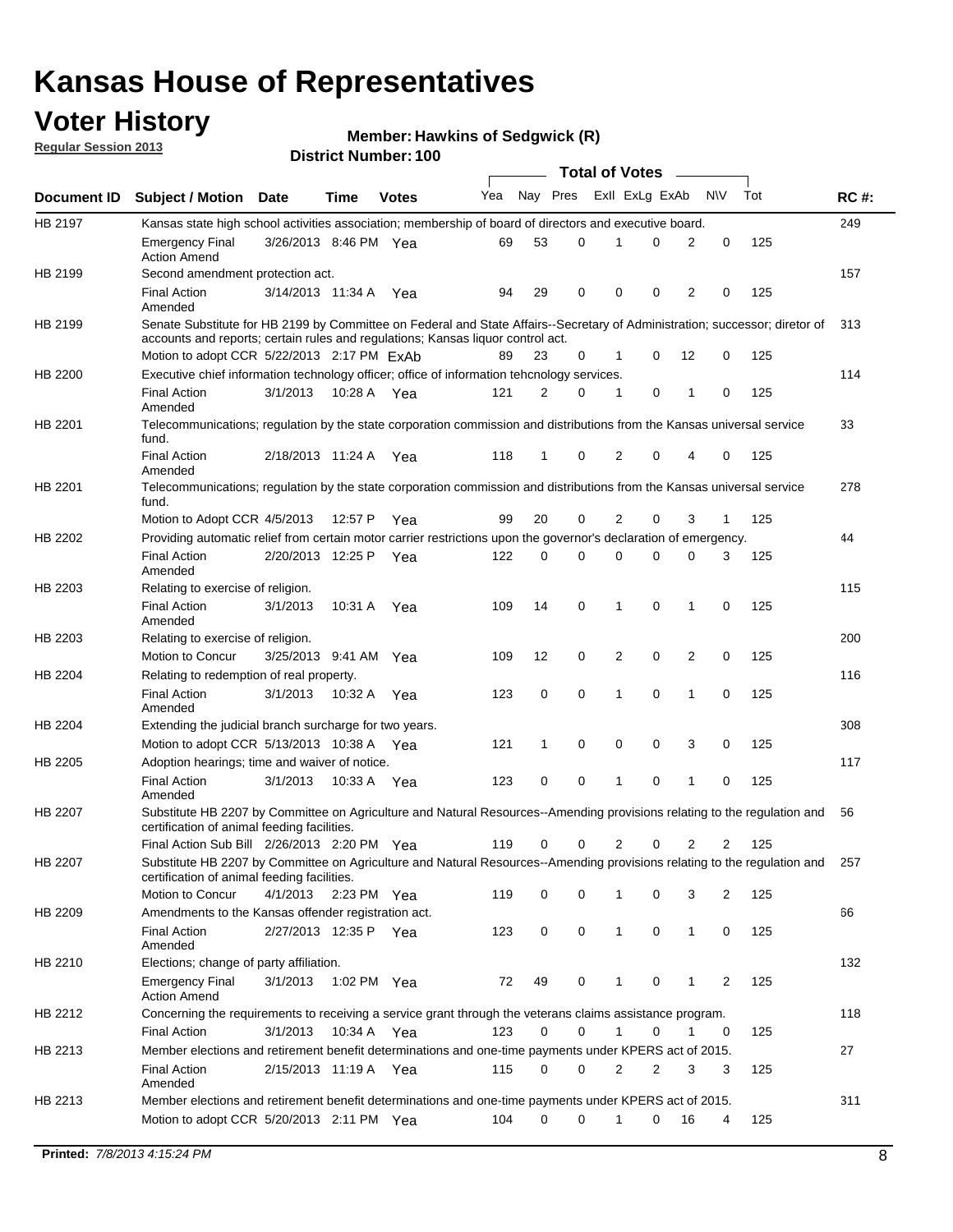## **Voter History**

**Member: Hawkins of Sedgwick (R)** 

**Regular Session 2013**

|             |                                                                                                                                                                                                       |                         |         |               |     |          |   | <b>Total of Votes</b> |          | $\overline{\phantom{0}}$ |           |     |             |
|-------------|-------------------------------------------------------------------------------------------------------------------------------------------------------------------------------------------------------|-------------------------|---------|---------------|-----|----------|---|-----------------------|----------|--------------------------|-----------|-----|-------------|
| Document ID | <b>Subject / Motion Date</b>                                                                                                                                                                          |                         | Time    | <b>Votes</b>  | Yea | Nay Pres |   | Exll ExLg ExAb        |          |                          | <b>NV</b> | Tot | <b>RC#:</b> |
| HB 2216     | Repealing certain joint committees and amending related statutes; amending the joint committees on special claims against<br>the state.                                                               |                         |         |               |     |          |   |                       |          |                          |           |     | 119         |
|             | <b>Final Action</b><br>Amended                                                                                                                                                                        | 3/1/2013                | 10:36 A | Yea           | 91  | 32       | 0 | 1                     | 0        | 1                        | 0         | 125 |             |
| HB 2216     | Repealing certain joint committees and amending related statutes; amending the joint committees on special claims against<br>the state.                                                               |                         |         |               |     |          |   |                       |          |                          |           |     | 323         |
|             | Motion to adopt CCR 6/2/2013                                                                                                                                                                          |                         | 12:18 A | Yea           | 81  | 28       | 0 | 1                     | 0        | 6                        | 9         | 125 |             |
| HB 2217     | Creating the crime of female genital mutilation and setting the penalty.                                                                                                                              |                         |         |               |     |          |   |                       |          |                          |           |     | 120         |
|             | <b>Final Action</b><br>Amended                                                                                                                                                                        | 3/1/2013                | 10:37 A | Yea           | 123 | 0        | 0 | 1                     | $\Omega$ | 1                        | 0         | 125 |             |
| HB 2218     | Driving under the influence of alcohol or drugs; tests; implied consent; administrative hearings.                                                                                                     |                         |         |               |     |          |   |                       |          |                          |           |     | 82          |
|             | <b>Final Action</b>                                                                                                                                                                                   | 2/28/2013 11:40 A Yea   |         |               | 124 | 0        | 0 |                       | $\Omega$ | 0                        | 0         | 125 |             |
| HB 2218     | Driving under the influence of alcohol or drugs; boating under the influence of alcohol or drugs; tests; implied consent;<br>administrative hearings; aggravated battery DUI.                         |                         |         |               |     |          |   |                       |          |                          |           |     | 303         |
|             | Motion to adopt CCR 5/9/2013                                                                                                                                                                          |                         | 11:46 A | Yea           | 120 | 2        | 0 | 1                     | 0        | 1                        | 1         | 125 |             |
| HB 2221     | Enacting the equal access act; school employees; professional employees organization.                                                                                                                 |                         |         |               |     |          |   |                       |          |                          |           |     | 83          |
|             | <b>Final Action</b>                                                                                                                                                                                   | 2/28/2013 11:42 A       |         | Nav           | 71  | 53       | 0 | 1                     | 0        | 0                        | 0         | 125 |             |
| HB 2222     | School districts; bullying policies.                                                                                                                                                                  |                         |         |               |     |          |   |                       |          |                          |           |     | 141         |
|             | <b>Emergency Final</b><br><b>Action Amend</b>                                                                                                                                                         | 3/1/2013                | 1:13 PM | Yea           | 119 | 1        | 1 | 1                     | 0        | 1                        | 2         | 125 |             |
| HB 2228     | Decreased employer payments to group insurance reserve fund for KPERS plan of death and long-term disability benefits<br>during fiscal years 2014 and 2015.                                           |                         |         |               |     |          |   |                       |          |                          |           |     | 28          |
|             | <b>Final Action</b><br>Amended                                                                                                                                                                        | 2/15/2013 11:21 A       |         | Yea           | 115 | 0        | 0 | 2                     | 2        | 3                        | 3         | 125 |             |
| HB 2231     | Substitute HB 2231 by Committee on Appropriations - Appropriations for FY 2014, FY 2015, FY 2016, FY 2017 and FY 2018<br>for various state agencies; capital improvement projects.                    |                         |         |               |     |          |   |                       |          |                          |           |     | 177         |
|             | Final Action Sub Bill 3/20/2013 10:29 A Yea<br>Amended                                                                                                                                                |                         |         |               | 68  | 55       | 0 | 1                     | 0        | 1                        | 0         | 125 |             |
| HB 2234     | Contracts between the Kansas turnpike authority and the Kansas department of transportation.                                                                                                          |                         |         |               |     |          |   |                       |          |                          |           |     | 151         |
|             | <b>Final Action</b><br>Amended                                                                                                                                                                        | 3/11/2013 11:16 A       |         | Yea           | 81  | 41       | 0 | 0                     | 1        | 2                        | 0         | 125 |             |
| HB 2234     | Naming the secretary of transportation as the director of operations of the Kansas turnpike authority; pertaining to certain<br>contracts between the authority and the department of transportation. |                         |         |               |     |          |   |                       |          |                          |           |     | 299         |
|             | Motion to Adopt CCR 4/5/2013                                                                                                                                                                          |                         | 10:12 P | Yea           | 76  | 44       | 0 | 2                     | 0        | 2                        | 1         | 125 |             |
| HB 2244     | Taxation of watercraft.<br><b>Emergency Final</b>                                                                                                                                                     | 3/26/2013 8:49 PM Yea   |         |               | 107 | 15       | 0 | 1                     | 0        | 2                        | 0         | 125 | 250         |
| HB 2249     | <b>Action Amend</b>                                                                                                                                                                                   |                         |         |               |     |          |   |                       |          |                          |           |     | 121         |
|             | City annexation of fire district land; double taxation; refund.<br>Final Action<br>Amended                                                                                                            | 3/1/2013  10:39 A   Nay |         |               | 101 | 22       | 0 | $\mathbf{1}$          | $\Omega$ | $\mathbf{1}$             | $\Omega$  | 125 |             |
| HB 2249     | Certain property issues; fire districts; historic preservation; solid waste.                                                                                                                          |                         |         |               |     |          |   |                       |          |                          |           |     | 310         |
|             | Motion to Adopt CCR 5/17/2013 10:25 A Yea                                                                                                                                                             |                         |         |               | 92  | 18       | 0 | 1                     | 0        | 14                       | 0         | 125 |             |
| HB 2252     | Eliminating the statute of limitations for prosecutions of rape and aggravated criminal sodomy.                                                                                                       |                         |         |               |     |          |   |                       |          |                          |           |     | 122         |
|             | <b>Final Action</b><br>Amended                                                                                                                                                                        | 3/1/2013                |         | 10:40 A Yea   | 123 | 0        | 0 |                       | 0        | 1                        | 0         | 125 |             |
| HB 2253     | Abortion; prohibiting funding for abortion services; amending late-term abortion and woman's- right-to-know statutes.                                                                                 |                         |         |               |     |          |   |                       |          |                          |           |     | 178         |
|             | <b>Final Action</b><br>Amended                                                                                                                                                                        | 3/20/2013 10:31 A Yea   |         |               | 92  | 31       | 0 | 1                     | 0        | 1                        | 0         | 125 |             |
| HB 2253     | Abortion; prohibiting funding for abortion services; amending late-term abortion and woman's- right-to-know statutes.                                                                                 |                         |         |               |     |          |   |                       |          |                          |           |     | 301         |
|             | Motion to Adopt CCR 4/5/2013                                                                                                                                                                          |                         |         | 10:34 P Yea   | 90  | 30       | 0 | $\overline{2}$        | 0        | 2                        | 1         | 125 |             |
| HB 2255     | Economic development; investments in telecommunications machinery and equipment.                                                                                                                      |                         |         |               |     |          |   |                       |          |                          |           |     | 142         |
|             | EFA Sub Bill<br>Amended                                                                                                                                                                               | 3/1/2013                |         | 1:15 PM $Yea$ | 116 | 5        | 0 | 1                     | 0        | 1                        | 2         | 125 |             |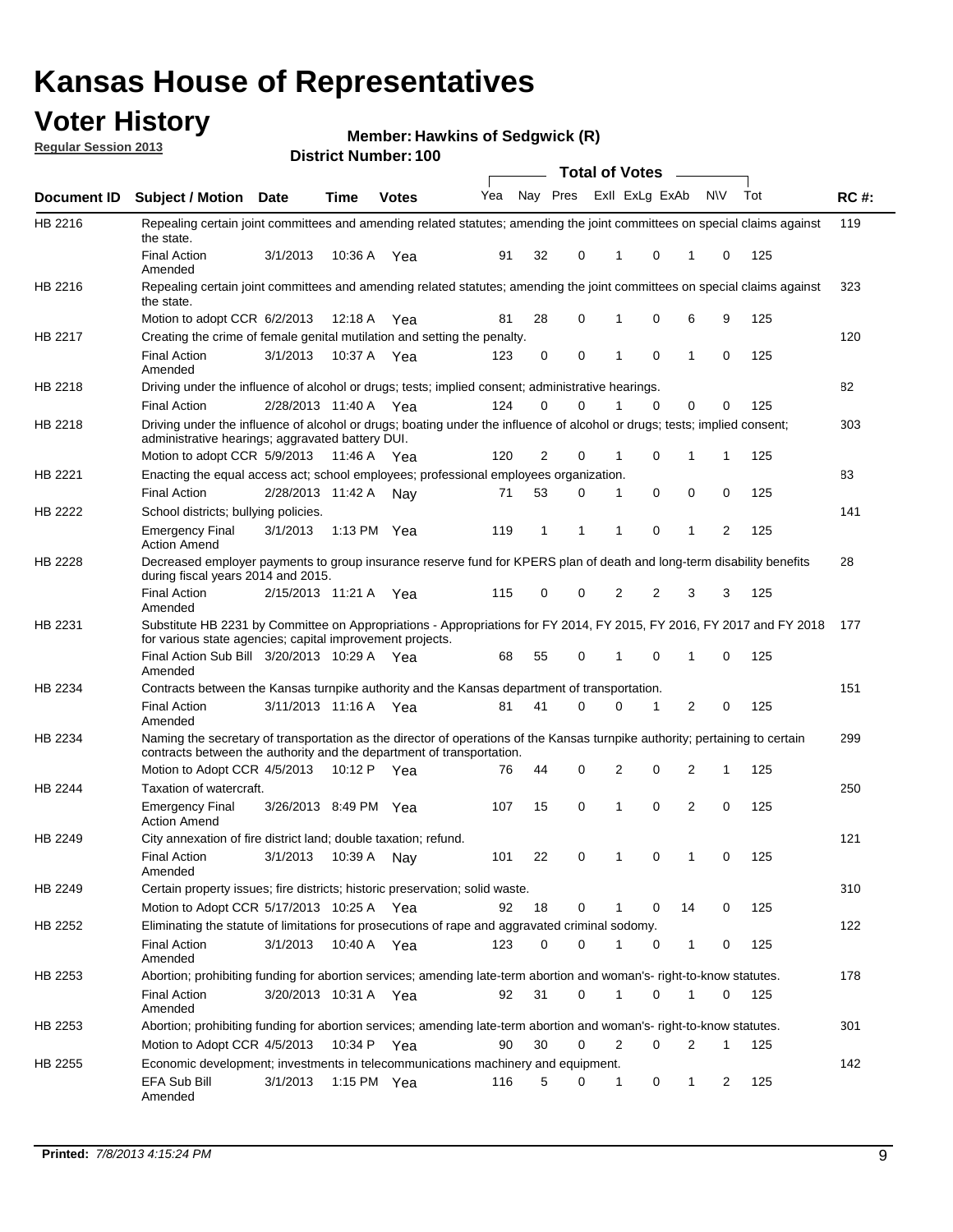## **Voter History**

**Member: Hawkins of Sedgwick (R)** 

**Regular Session 2013**

|             |                                                                                                                                                                                       |                       |             | טטו ויסעווווער ויטוווט |     |                         |             | <b>Total of Votes</b> |              | $\overline{\phantom{a}}$ |              |     |             |
|-------------|---------------------------------------------------------------------------------------------------------------------------------------------------------------------------------------|-----------------------|-------------|------------------------|-----|-------------------------|-------------|-----------------------|--------------|--------------------------|--------------|-----|-------------|
| Document ID | <b>Subject / Motion Date</b>                                                                                                                                                          |                       | <b>Time</b> | <b>Votes</b>           | Yea | Nay Pres Exll ExLg ExAb |             |                       |              |                          | <b>NV</b>    | Tot | <b>RC#:</b> |
| HB 2259     | Domestic relations; relating to dissolution of marriage;                                                                                                                              |                       |             |                        |     |                         |             |                       |              |                          |              |     | 58          |
|             | <b>Final Action</b>                                                                                                                                                                   | 2/27/2013 12:12 P     |             | Yea                    | 123 | 0                       | 0           | 1                     | 0            | 1                        | $\Omega$     | 125 |             |
| HB 2261     | Authorizing the expenditure of unencumbered balances held by school district; removing the cap for contingency reserve<br>fund.                                                       |                       |             |                        |     |                         |             |                       |              |                          |              |     | 48          |
|             | <b>Final Action</b><br>Amended                                                                                                                                                        | 2/25/2013 12:13 P     |             | Yea                    | 120 | 0                       | 0           | 0                     | 0            | 0                        | 5            | 125 |             |
| HB 2261     | School districts; expenditure of unencumbered bala ces; removing the cap for contingency reserve fund; establishing celebrate 305                                                     |                       |             |                        |     |                         |             |                       |              |                          |              |     |             |
|             | freedom week; bullying policies. ies.<br>Motion to adopt CCR 5/9/2013                                                                                                                 |                       | 2:25 PM Yea |                        | 119 | 1                       | 0           |                       | 0            | 4                        | 0            | 125 |             |
| HB 2262     | Substitute HB 2262 by Committee on Appropriations - Amending the percentage amount that is deposited into the oil and gas 210<br>valuation depletion trust fund from 12.41% to 8.25%. |                       |             |                        |     |                         |             |                       |              |                          |              |     |             |
|             | Final Action Sub Bill 3/26/2013 9:58 AM Yea                                                                                                                                           |                       |             |                        | 96  | 23                      | 0           |                       | 0            | 5                        | 0            | 125 |             |
| HB 2267     | Income tax, credits, high performance incentive program; subtraction modifications, certain expenses related to living dinor<br>organ donations.                                      |                       |             |                        |     |                         |             |                       |              |                          |              |     | 252         |
|             | <b>Emergency Final</b><br><b>Action Amend</b>                                                                                                                                         | 3/26/2013 8:52 PM Nay |             |                        | 106 | 16                      | 0           | 1                     | 0            | 2                        | 0            | 125 |             |
| HB 2269     | John Bower memorial highway.                                                                                                                                                          |                       |             |                        |     |                         |             |                       |              |                          |              |     | 84          |
|             | <b>Final Action</b><br>Amended                                                                                                                                                        | 2/28/2013 11:44 A     |             | Nay                    | 114 | 10                      | 0           | 1                     | 0            | 0                        | 0            | 125 |             |
| HB 2272     | Exempting IRB-purchased property from property taxatin without state ownerhsip requirement.                                                                                           |                       |             |                        |     |                         |             |                       |              |                          |              |     | 123         |
|             | <b>Final Action</b>                                                                                                                                                                   | 3/1/2013              | 10:41 A     | Yea                    | 123 | 0                       | 0           | 1                     | 0            | $\mathbf{1}$             | 0            | 125 |             |
| HB 2278     | Creating a penalty enhancement for the theft or burglary of a firearm.                                                                                                                |                       |             |                        |     |                         |             |                       |              |                          |              |     | 135         |
|             | <b>Emergency Final</b><br><b>Action Amend</b>                                                                                                                                         | 3/1/2013              | 1:06 PM Yea |                        | 117 | 4                       | $\mathbf 0$ | 1                     | 0            | 1                        | 2            | 125 |             |
| HB 2280     | School districts; establishing celebrate freedom week and related curriculum.                                                                                                         |                       |             |                        |     |                         |             |                       |              |                          |              |     | 140         |
|             | <b>Emergency Final</b><br><b>Action Amend</b>                                                                                                                                         | 3/1/2013              | 1:12 PM Yea |                        | 95  | 25                      | 1           | 1                     | 0            | 1                        | 2            | 125 |             |
| HB 2294     | Kansas uniform securities act.                                                                                                                                                        |                       |             |                        |     |                         |             |                       |              |                          |              |     | 124         |
|             | <b>Final Action</b>                                                                                                                                                                   | 3/1/2013              | 10:42 A     | Yea                    | 123 | 0                       | 0           | 1                     | 0            | 1                        | 0            | 125 |             |
| HB 2296     | Campaign finance; permitted uses of campaign funds.                                                                                                                                   |                       |             |                        |     |                         |             |                       |              |                          |              |     | 148         |
|             | <b>Final Action</b>                                                                                                                                                                   | 3/8/2013              | 11:12 A Yea |                        | 120 | $\mathbf{1}$            | 0           | 0                     | $\mathbf{1}$ | 2                        | $\mathbf{1}$ | 125 |             |
| HB 2298     | Amending the crimes of interference with law enforcement and giving a false alarm.                                                                                                    |                       |             |                        |     |                         |             |                       |              |                          |              |     | 136         |
|             | <b>Emergency Final</b><br>Action                                                                                                                                                      | 3/1/2013              | 1:07 PM Yea |                        | 121 | 0                       | 0           | 1                     | 0            | 1                        | 2            | 125 |             |
| HB 2302     | Relating to drug screening, criminal history record check and fingerprinting of certain persons and employees.                                                                        |                       |             |                        |     |                         |             |                       |              |                          |              |     | 85          |
|             | <b>Final Action</b><br>Amended                                                                                                                                                        | 2/28/2013 11:45 A     |             | Yea                    | 124 | 0                       | $\Omega$    | 1                     | 0            | 0                        | $\mathbf 0$  | 125 |             |
| HB 2303     | Relating to drivier's license fees; driving under the influence equipment fund.                                                                                                       |                       |             |                        |     |                         |             |                       |              |                          |              |     | 125         |
|             | <b>Final Action</b><br>Amended                                                                                                                                                        | 3/1/2013              | 10:44 A     | Yea                    | 113 | 10                      | 0           | 1                     | 0            | 1                        | 0            | 125 |             |
| HB 2305     | Kansas storage tank act and containment of underground storage tanks.                                                                                                                 |                       |             |                        |     |                         |             |                       |              |                          |              |     | 126         |
|             | <b>Final Action</b>                                                                                                                                                                   | 3/1/2013              | 10:45 A     | Yea                    | 123 | 0                       | 0           | 1                     | 0            | 1                        | 0            | 125 |             |
| HB 2305     | Kansas storage tank act and containment of underground storage tanks.                                                                                                                 |                       |             |                        |     |                         |             |                       |              |                          |              |     | 197         |
|             | Motion to Concur                                                                                                                                                                      | 3/22/2013 11:36 A     |             | Yea                    | 119 | 0                       | 0           | 2                     | 0            | 3                        | $\mathbf{1}$ | 125 |             |
| HB 2311     | Increasing delinquent registration fees.                                                                                                                                              |                       |             |                        |     |                         |             |                       |              |                          |              |     | 127         |
|             | <b>Final Action</b>                                                                                                                                                                   | 3/1/2013              | 10:50 A     | Yea                    | 24  | 99                      | 0           | $\mathbf{1}$          | 0            | 1                        | 0            | 125 |             |
| HB 2312     | Kansas uninsurable health insurance plan; increase in life time limit.                                                                                                                |                       |             |                        |     |                         |             |                       |              |                          |              |     | 95          |
|             | <b>Final Action</b>                                                                                                                                                                   | 3/1/2013              | 9:53 AM Yea |                        | 123 | 0                       | 0           | 1                     | 0            | 1                        | 0            | 125 |             |
| HB 2318     | Authorizing use of motorcycle headlamp modulation systems and side lamps.                                                                                                             |                       |             |                        |     |                         |             |                       |              |                          |              |     | 128         |
|             | <b>Final Action</b><br>Amended                                                                                                                                                        | 3/1/2013              | 10:52 A     | Yea                    | 123 | 0                       | 0           | 1                     | 0            | 1                        | 0            | 125 |             |
| HB 2318     | Authorizing use of motorcycle headlamp modulation systems and side lamps.                                                                                                             |                       |             |                        |     |                         |             |                       |              |                          |              |     | 201         |
|             | Motion to Concur                                                                                                                                                                      | 3/25/2013 9:44 AM Yea |             |                        | 121 | 0                       | 0           | $\overline{c}$        | 0            | $\overline{c}$           | 0            | 125 |             |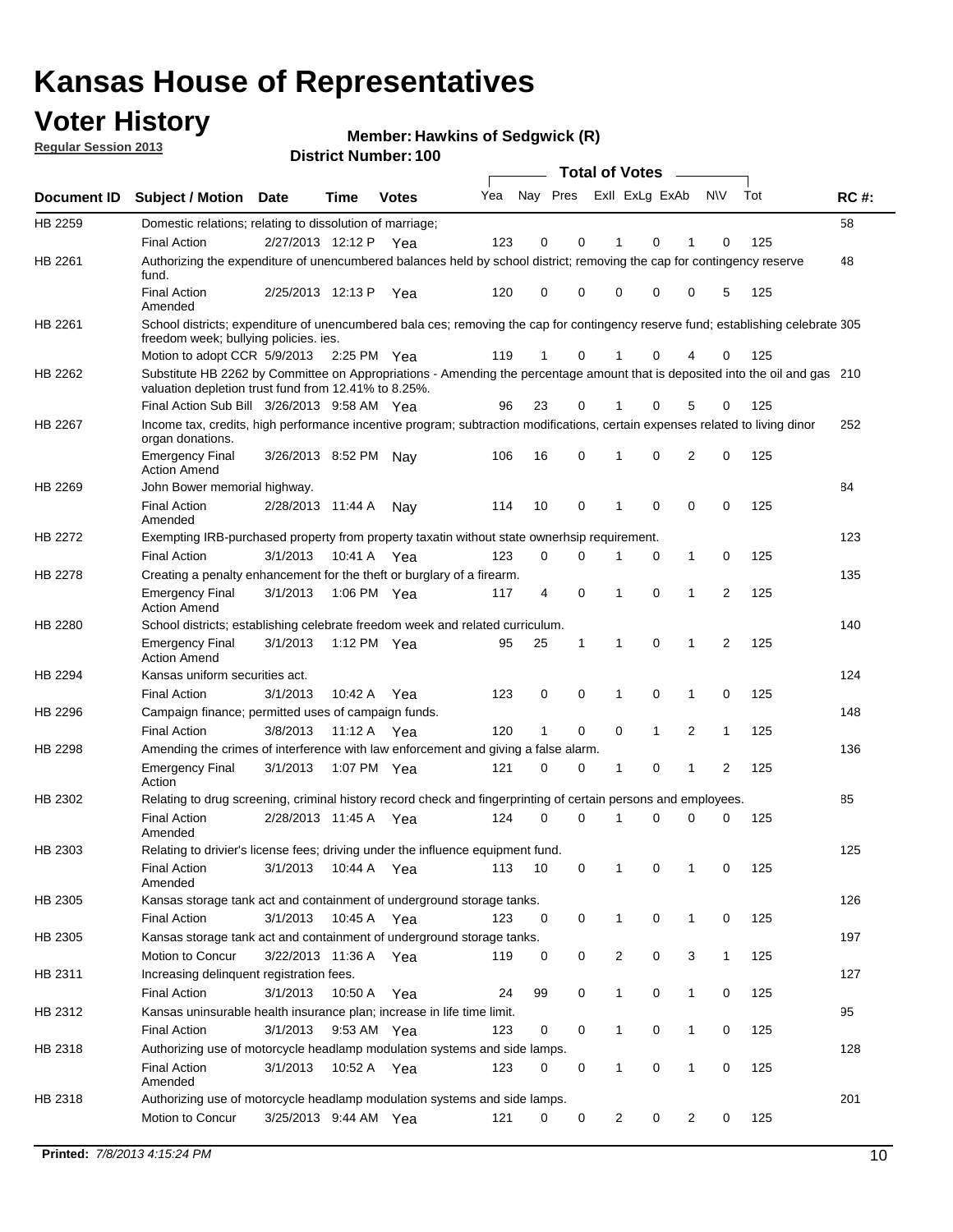## **Voter History**

**Regular Session 2013**

#### **Member: Hawkins of Sedgwick (R)**

|             |                                                                                                                                                                                             |                       |             |               |     |             |             | <b>Total of Votes</b> |             |                |             |     |             |
|-------------|---------------------------------------------------------------------------------------------------------------------------------------------------------------------------------------------|-----------------------|-------------|---------------|-----|-------------|-------------|-----------------------|-------------|----------------|-------------|-----|-------------|
| Document ID | <b>Subject / Motion</b>                                                                                                                                                                     | Date                  | Time        | <b>Votes</b>  | Yea | Nay Pres    |             | Exll ExLg ExAb        |             |                | <b>NV</b>   | Tot | <b>RC#:</b> |
| HB 2319     | Creating the coalition of innovative districts act.                                                                                                                                         |                       |             |               |     |             |             |                       |             |                |             |     | 149         |
|             | <b>Final Action</b><br>Amended                                                                                                                                                              | 3/8/2013              | 11:17 A     | Yea           | 74  | 47          | 0           | 0                     | 1           | 3              | 0           | 125 |             |
| HB 2319     | Creating the coalition of innovative districts act.<br>Motion to Adopt CCR 4/5/2013                                                                                                         |                       |             | 1:03 PM Yea   | 71  | 47          | 0           | 2                     | 0           | 3              | 2           | 125 | 279         |
| HB 2322     | Relating to the division of health of the department of health and environment.                                                                                                             |                       |             |               |     |             |             |                       |             |                |             |     | 86          |
|             | <b>Final Action</b><br>Amended                                                                                                                                                              | 2/28/2013 11:46 A Yea |             |               | 118 | 6           | 0           | 1                     | 0           | 0              | 0           | 125 |             |
| HB 2326     | VoIP and IP enabled services.                                                                                                                                                               |                       |             |               |     |             |             |                       |             |                |             |     | 129         |
|             | <b>Final Action</b><br>Amended                                                                                                                                                              | 3/1/2013              | 10:53 A     | Yea           | 123 | $\mathbf 0$ | 0           | 1                     | $\mathbf 0$ | 1              | $\mathbf 0$ | 125 |             |
| HB 2338     | Courts; docket fees.                                                                                                                                                                        |                       |             |               |     |             |             |                       |             |                |             |     | 211         |
|             | <b>Final Action</b><br>Amended                                                                                                                                                              | 3/26/2013 10:00 A     |             | Yea           | 67  | 52          | 0           | $\mathbf 1$           | 0           | 5              | 0           | 125 |             |
| HB 2339     | Allowing insurers to return premiums to a policyholder separate from the notice of an adverse underwriting decision.                                                                        |                       |             |               |     |             |             |                       |             |                |             |     | 67          |
|             | <b>Final Action</b>                                                                                                                                                                         | 2/28/2013 11:16 A Yea |             |               | 124 | 0           | 0           | 1                     | 0           | 0              | 0           | 125 |             |
| HB 2339     | Combining life insurance with certain additional health related riders, insurance agents-lines of insurance, health insurance for 287<br>certain firefighters and law enforcement officers. |                       |             |               |     |             |             |                       |             |                |             |     |             |
|             | Motion to Adopt CCR 4/5/2013 7:15 PM Yea                                                                                                                                                    |                       |             |               | 116 | 4           | 0           | 2                     | 0           | 2              | 1           | 125 |             |
| HB 2343     | Relating to the secretary of health and environment; office of laboratory services.                                                                                                         |                       |             |               |     |             |             |                       |             |                |             |     | 130         |
|             | <b>Final Action</b>                                                                                                                                                                         | 3/1/2013              | 10:54 A Yea |               | 89  | 34          | 0           | $\mathbf{1}$          | 0           | 1              | 0           | 125 |             |
| HB 2349     | School districts; audit by legislative post audit committee.<br><b>Final Action</b>                                                                                                         | 2/28/2013 11:48 A Yea |             |               | 120 | 4           | 0           | 1                     | $\Omega$    | $\Omega$       | 0           | 125 | 87          |
|             | Amended                                                                                                                                                                                     |                       |             |               |     |             |             |                       |             |                |             |     |             |
| HB 2349     | School districts; audit by legislative post audit committee.                                                                                                                                |                       |             |               |     |             |             |                       |             |                |             |     | 291         |
|             | Motion to Concur                                                                                                                                                                            | 4/5/2013              |             | 7:55 PM Yea   | 118 | 2           | 0           | 2                     | 0           | 2              | 1           | 125 |             |
| HB 2352     | Maximum benefits increased for certain members of the Kansas police and firemen's retirement system.                                                                                        |                       |             |               |     |             |             | 1                     |             |                |             |     | 88          |
|             | <b>Final Action</b>                                                                                                                                                                         | 2/28/2013 11:49 A     |             | Yea           | 124 | 0           | 0           |                       | 0           | 0              | 0           | 125 |             |
| HB 2353     | Adding certain controlled substances as schedule I drugs.<br><b>Emergency Final</b><br>Action                                                                                               | 3/1/2013              |             | 1:09 PM Yea   | 121 | $\mathbf 0$ | 0           | 1                     | 0           | 1              | 2           | 125 | 138         |
| HB 2357     | 242nd engineer company ae" KS army national guard ae" membrial highway.                                                                                                                     |                       |             |               |     |             |             |                       |             |                |             |     | 96          |
|             | <b>Final Action</b>                                                                                                                                                                         | 3/1/2013              |             | 9:54 AM Yea   | 123 | 0           | 0           | 1                     | 0           | 1              | 0           | 125 |             |
| HB 2357     | 242nd engineer company-KS army national guard- highway.                                                                                                                                     |                       |             |               |     |             |             |                       |             |                |             |     | 202         |
|             | Motion to Concur                                                                                                                                                                            | 3/25/2013 9:47 AM Yea |             |               | 121 | $\mathbf 0$ | $\mathbf 0$ | $\overline{2}$        | $\mathbf 0$ | $\overline{2}$ | 0           | 125 |             |
| HB 2363     | Exempting certain aggregate mining operations from department of health and environment regulations.                                                                                        |                       |             |               |     |             |             |                       |             |                |             |     | 131         |
|             | <b>Final Action</b><br>Amended                                                                                                                                                              | 3/1/2013              | 10:56 A     | Yea           | 123 | 0           | 0           | 1                     | 0           | 1              | 0           | 125 |             |
| HB 2363     | Water; wastewater regulations for sand and gravel; streams, dams and water obstructions.                                                                                                    |                       |             |               |     |             |             |                       |             |                |             |     | 280         |
|             | Motion to Adopt CCR 4/5/2013                                                                                                                                                                |                       |             | 1:10 PM $Yea$ | 119 | 0           | 0           | 2                     | 0           | 3              | 1           | 125 |             |
| HB 2368     | Relating to the governor's mental health services planning council.                                                                                                                         |                       |             |               |     |             |             |                       |             |                |             |     | 137         |
|             | <b>Emergency Final</b><br><b>Action Amend</b>                                                                                                                                               | 3/1/2013              |             | 1:08 PM Yea   | 121 | 0           | 0           | $\mathbf{1}$          | 0           | 1              | 2           | 125 |             |
| HB 2377     | Relating to court fees and costs; judicial branch surcharge fund.                                                                                                                           |                       |             |               |     |             |             |                       |             |                |             |     | 212         |
|             | <b>Final Action</b>                                                                                                                                                                         | 3/26/2013 10:01 A Yea |             |               | 118 | 1           | 0           |                       | 0           | 5              | 0           | 125 |             |
| HB 2378     | Sales tax exemption for sales of certain machinery and equipment used for surface mining activities.                                                                                        |                       |             |               |     |             |             |                       |             |                |             |     | 251         |
|             | <b>Emergency Final</b><br><b>Action Amend</b>                                                                                                                                               | 3/26/2013 8:51 PM Yea |             |               | 104 | 18          | 0           | 1                     | 0           | 2              | 0           | 125 |             |
| HB 2381     | Election campaign finance; removing certain limitations to contributions made during legislative sessions.                                                                                  |                       |             |               |     |             |             |                       |             |                |             |     | 198         |
|             | <b>Final Action</b><br>Amended                                                                                                                                                              | 3/25/2013 9:30 AM Yea |             |               | 100 | 21          | 0           | $\overline{2}$        | 0           | 2              | 0           | 125 |             |
| HB 2387     | Clarifying that felony murder is not a lesser included offense of capital murder.                                                                                                           |                       |             |               |     |             |             |                       |             |                |             |     | 213         |
|             | <b>Final Action</b>                                                                                                                                                                         | 3/26/2013 10:02 A     |             | Yea           | 117 | 2           | 0           | $\mathbf{1}$          | 0           | 5              | 0           | 125 |             |
|             | Printed: 7/8/2013 4:15:24 PM                                                                                                                                                                |                       |             |               |     |             |             |                       |             |                |             |     | 11          |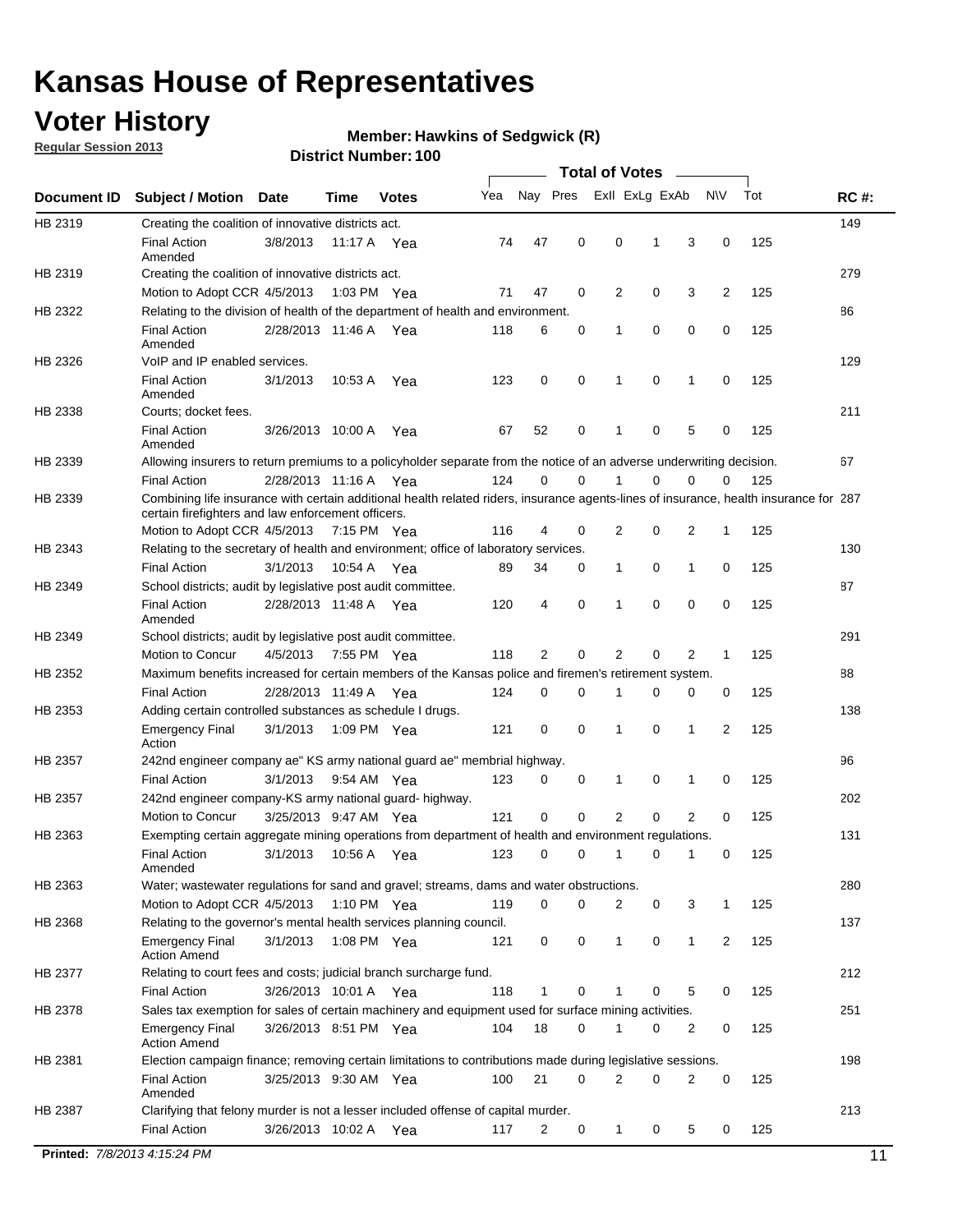## **Voter History**

**Regular Session 2013**

#### **Member: Hawkins of Sedgwick (R)**

|                 |                                                                                                                                                                                                                                                  |                       |         |              |     |              |          | <b>Total of Votes</b> |   |   |              |     |             |
|-----------------|--------------------------------------------------------------------------------------------------------------------------------------------------------------------------------------------------------------------------------------------------|-----------------------|---------|--------------|-----|--------------|----------|-----------------------|---|---|--------------|-----|-------------|
| Document ID     | Subject / Motion Date                                                                                                                                                                                                                            |                       | Time    | <b>Votes</b> | Yea | Nay Pres     |          | Exll ExLg ExAb        |   |   | <b>NV</b>    | Tot | <b>RC#:</b> |
| HB 2389         | Capital murder; notice of intent to seek the death penalty.                                                                                                                                                                                      |                       |         |              |     |              |          |                       |   |   |              |     | 214         |
|                 | <b>Final Action</b>                                                                                                                                                                                                                              | 3/26/2013 10:03 A     |         | Yea          | 118 | 1            | 0        | 1                     | 0 | 5 | 0            | 125 |             |
| HB 2391         | School finance; amount of tax levy authorized to finance ancillary school facilities.                                                                                                                                                            |                       |         |              |     |              |          |                       |   |   |              |     | 237         |
|                 | <b>Emergency Final</b><br><b>Action Amend</b>                                                                                                                                                                                                    | 3/26/2013 8:30 PM Nay |         |              | 64  | 57           | 0        | 1                     | 0 | 2 | 1            | 125 |             |
| HB 2391         | Senate Substitute for HB 2391 by Committee on Ways and Means - Creating the joint committee on uniform educational<br>standards oversight.                                                                                                       |                       |         |              |     |              |          |                       |   |   |              |     | 321         |
|                 | Sub Motion to Concur 6/1/2013                                                                                                                                                                                                                    |                       | 10:06 P | Yea          | 55  | 58           | 0        | 0                     | 0 | 6 | 6            | 125 |             |
| HB 2396         | Allowing the secretary of administration to identify state owned real property as surplus property and establishing an appeals 253<br>process of such identification; also amending procedures for the disposition of state surplus real estate. |                       |         |              |     |              |          |                       |   |   |              |     |             |
|                 | <b>Emergency Final</b><br><b>Action Amend</b>                                                                                                                                                                                                    | 3/26/2013 8:53 PM Yea |         |              | 122 | 0            | 0        | 1                     | 0 | 2 | 0            | 125 |             |
| HB 2403         | Issuing \$1,500,000,000 of pension obligation bonds to finance a portion of the unfunded actuarial liability of KPERS.                                                                                                                           |                       |         |              |     |              |          |                       |   |   |              |     | 236         |
|                 | <b>Final Action</b><br>Amended                                                                                                                                                                                                                   | 3/26/2013 8:29 PM Yea |         |              | 73  | 49           | 0        | 1                     | 0 | 2 | 0            | 125 |             |
| <b>HCR 5014</b> | Urging approval of the Presidential Permit application allowing the construction and operation of the TransCanada Keystone<br>XL Pipeline.                                                                                                       |                       |         |              |     |              |          |                       |   |   |              |     | 215         |
|                 | <b>Final Action</b>                                                                                                                                                                                                                              | 3/26/2013 10:05 A     |         | Yea          | 108 | 11           | 0        | 1                     | 0 | 5 | 0            | 125 |             |
| HR 6004         | Rules of House of Representatives, permanent rules of the 2013-2014 biennium.                                                                                                                                                                    |                       |         |              |     |              |          |                       |   |   |              |     | 4           |
|                 | <b>Final Action</b><br>Amended                                                                                                                                                                                                                   | 1/28/2013 11:09 A     |         | Yea          | 82  | 40           | 0        | 0                     | 0 | 3 | 0            | 125 |             |
| SB <sub>1</sub> | Legislative Post Audit; periodic audits of the State treasurer and the pooled money investment board.                                                                                                                                            |                       |         |              |     |              |          |                       |   |   |              |     | 216         |
|                 | <b>Final Action</b><br>Amended                                                                                                                                                                                                                   | 3/26/2013 10:06 A Yea |         |              | 118 | $\mathbf 1$  | 0        | 1                     | 0 | 5 | 0            | 125 |             |
| SB 16           | Kansas racketeer influenced and corrupt organization act, criminal street gangs.                                                                                                                                                                 |                       |         |              |     |              |          |                       |   |   |              |     | 217         |
|                 | <b>Final Action</b><br>Amended                                                                                                                                                                                                                   | 3/26/2013 10:12 A Nay |         |              | 74  | 45           | 0        | 1                     | 0 | 5 | 0            | 125 |             |
| SB 20           | Civil procedure; temporary restraining orders and poverty affidavits.                                                                                                                                                                            |                       |         |              |     |              |          |                       |   |   |              |     | 190         |
|                 | <b>Final Action</b><br>Amended                                                                                                                                                                                                                   | 3/22/2013 11:15 A     |         | Yea          | 119 | 0            | 0        | 2                     | 0 | 3 | 1            | 125 |             |
| SB 20           | Civil procedure; temporary restraining orders and poverty affidavits.                                                                                                                                                                            |                       |         |              |     |              |          |                       |   |   |              |     | 304         |
|                 | Motion to adopt CCR 5/9/2013 2:21 PM Yea                                                                                                                                                                                                         |                       |         |              | 119 | $\mathbf{1}$ | 0        | 1                     | 0 | 4 | 0            | 125 |             |
| SB 21           | Firearms; criminal possession of a firearm; expungement; personal and family protection act.                                                                                                                                                     |                       |         |              |     |              |          |                       |   |   |              |     | 255         |
|                 | <b>Emergency Final</b><br>Action                                                                                                                                                                                                                 | 3/26/2013 8:56 PM Yea |         |              | 119 | 3            | 0        | 1                     | 0 | 2 | 0            | 125 |             |
| SB 23           | Continuation of statewide tax levy for public schools.                                                                                                                                                                                           |                       |         |              |     |              |          |                       |   |   |              |     | 243         |
|                 | <b>Emergency Final</b><br><b>Action Amend</b>                                                                                                                                                                                                    | 3/26/2013 8:38 PM Yea |         |              | 122 | 0            | 0        | 1                     | 0 | 2 | 0            | 125 |             |
| SB 23           | School districts; sttewide tax levy for public schools; school finance amendments.                                                                                                                                                               |                       |         |              |     |              |          |                       |   |   |              |     | 296         |
|                 | Motion to Adopt CCR 4/5/2013 9:32 PM Yea                                                                                                                                                                                                         |                       |         |              | 119 | $\mathbf 1$  | 0        | 2                     | 0 | 2 | 1            | 125 |             |
| SB 24           | Insurance - Risk-based capital requirements for property, casualty and life insurance companies.                                                                                                                                                 |                       |         |              |     |              |          |                       |   |   |              |     | 204         |
|                 | <b>Final Action</b>                                                                                                                                                                                                                              | 3/26/2013 9:50 AM Yea |         |              | 119 | 0            | 0        | 1                     | 0 | 5 | 0            | 125 |             |
| SB 25           | Insurance-Risk-based capital requirements for health organizations.                                                                                                                                                                              |                       |         |              |     |              |          |                       |   |   |              |     | 205         |
|                 | <b>Final Action</b>                                                                                                                                                                                                                              | 3/26/2013 9:51 AM Yea |         |              | 119 | 0            | 0        | 1                     | 0 | 5 | 0            | 125 |             |
| SB 27           | Eligibility of students under the military service scholarship program act.                                                                                                                                                                      |                       |         |              |     |              |          |                       |   |   |              |     | 166         |
|                 | <b>Final Action</b><br>Amended                                                                                                                                                                                                                   | 3/19/2013 10:35 A Yea |         |              | 123 | 0            | 0        | 1                     | 0 | 1 | 0            | 125 |             |
| SB 28           | Authorizing the division of emergency management within the adjutant general's department to accept certain real property.                                                                                                                       |                       |         |              |     |              |          |                       |   |   |              |     | 184         |
|                 | Final Action                                                                                                                                                                                                                                     | 3/21/2013 11:22 A Yea |         |              | 121 | 0            | $\Omega$ | 1                     | 0 | 3 | 0            | 125 |             |
| SB 37           | Kansas home inspectors professional competence and financial responsibility act.                                                                                                                                                                 |                       |         |              |     |              |          |                       |   |   |              |     | 218         |
|                 | <b>Final Action</b>                                                                                                                                                                                                                              | 3/26/2013 10:14 A Yea |         |              | 102 | 17           | 0        | 1                     | 0 | 5 | 0            | 125 |             |
| SB 51           | Health insurance coverage for bankers association.                                                                                                                                                                                               |                       |         |              |     |              |          |                       |   |   |              |     | 189         |
|                 | <b>Final Action</b>                                                                                                                                                                                                                              | 3/22/2013 11:14 A Yea |         |              | 119 | 0            | 0        | 2                     | 0 | 3 | $\mathbf{1}$ | 125 |             |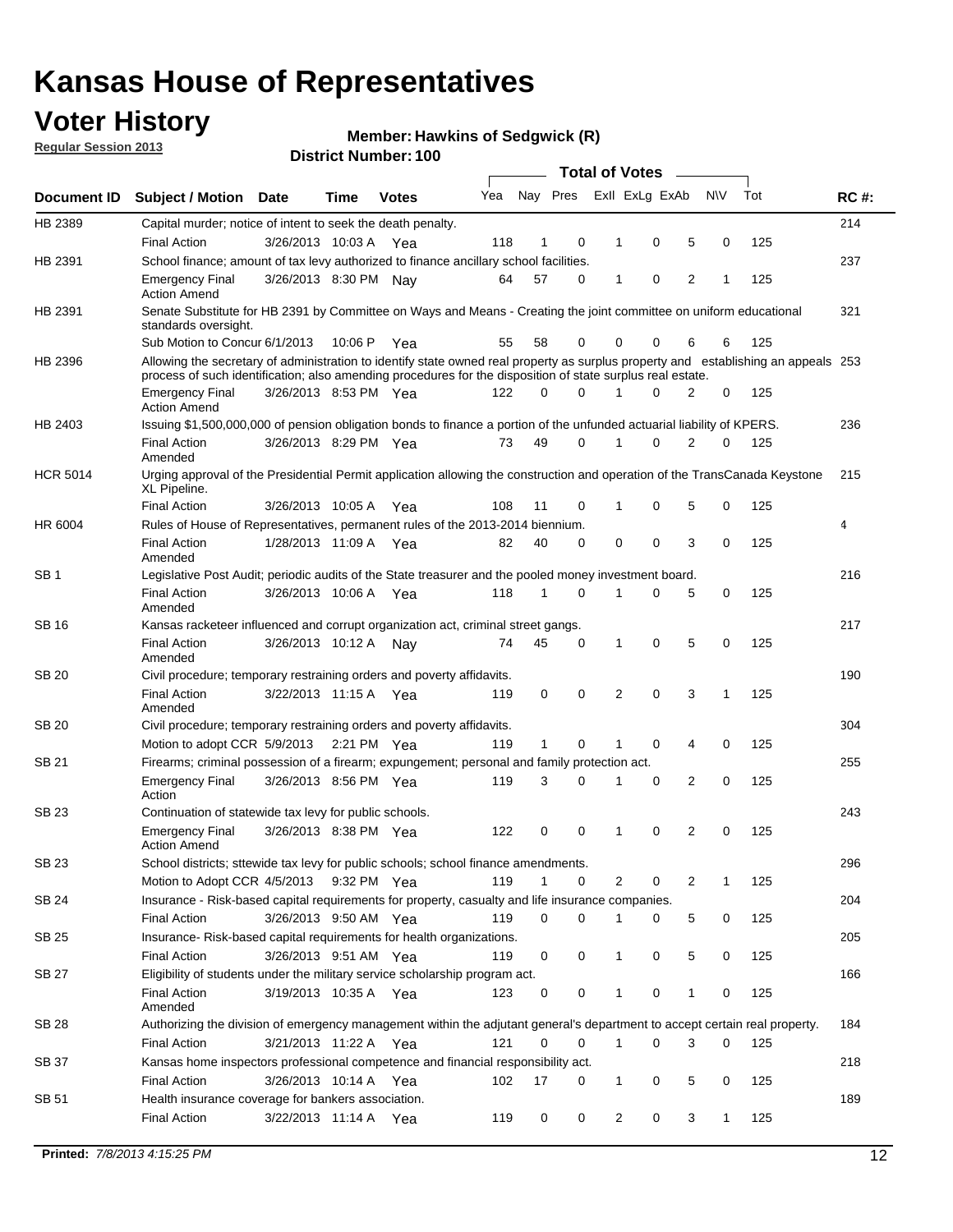## **Voter History**

**Member: Hawkins of Sedgwick (R)** 

**Regular Session 2013**

| Document ID  |                                                                                                                                                                                                                                                                                                                                                                         |                       |                       |              |     |                         |             |                |   |                |           |     |             |  |  |  |  |  |
|--------------|-------------------------------------------------------------------------------------------------------------------------------------------------------------------------------------------------------------------------------------------------------------------------------------------------------------------------------------------------------------------------|-----------------------|-----------------------|--------------|-----|-------------------------|-------------|----------------|---|----------------|-----------|-----|-------------|--|--|--|--|--|
|              | <b>Subject / Motion Date</b>                                                                                                                                                                                                                                                                                                                                            |                       | Time                  | <b>Votes</b> | Yea | Nay Pres                |             | Exll ExLg ExAb |   |                | <b>NV</b> | Tot | <b>RC#:</b> |  |  |  |  |  |
| SB 52        | Mortgage interest rate cap increase.                                                                                                                                                                                                                                                                                                                                    |                       |                       |              |     |                         |             |                |   |                |           |     | 238         |  |  |  |  |  |
|              | Emergency Final<br>Action                                                                                                                                                                                                                                                                                                                                               | 3/26/2013 8:32 PM Yea |                       |              | 120 | $\overline{\mathbf{c}}$ | 0           | 1              | 0 | 2              | 0         | 125 |             |  |  |  |  |  |
| <b>SB 56</b> | Transferring the recognition of county fair associations from the secretary of agriculture to the board of county<br>commissioners.                                                                                                                                                                                                                                     |                       |                       |              |     |                         |             |                |   |                |           |     | 191         |  |  |  |  |  |
|              | <b>Final Action</b><br>Amended                                                                                                                                                                                                                                                                                                                                          |                       | 3/22/2013 11:21 A     | Yea          | 119 | 0                       | 0           | 2              | 0 | 3              | 1         | 125 |             |  |  |  |  |  |
| <b>SB 57</b> | Substitute for SB 57 by Committee on Agriculture - Agriculture; powers and duties of the department of agriculture relating to<br>poultry improvement plan and domesticated deer.                                                                                                                                                                                       |                       |                       |              |     |                         |             |                |   |                |           |     | 192         |  |  |  |  |  |
|              | Final Action Sub Bill 3/22/2013 11:24 A Yea<br>Amended                                                                                                                                                                                                                                                                                                                  |                       |                       |              | 79  | 40                      | 0           | 2              | 0 | 3              | 1         | 125 |             |  |  |  |  |  |
| <b>SB 57</b> | Substitute for SB 57 by Committee on Agriculture - Agriculture; powers and duties of the department of agriculture relating to<br>poultry improvement plan, stockyards and domesticated deer.                                                                                                                                                                           |                       |                       |              |     |                         |             |                |   |                |           |     | 262         |  |  |  |  |  |
|              | Motion to adopt CCR 4/4/2013 2:18 PM Nav                                                                                                                                                                                                                                                                                                                                |                       |                       |              | 80  | 42                      | 0           | 1              | 0 | 2              | 0         | 125 |             |  |  |  |  |  |
| SB 58        | Sentencing for unlawful manufacturing of controlled substances.                                                                                                                                                                                                                                                                                                         |                       |                       |              |     |                         |             |                |   |                |           |     | 219         |  |  |  |  |  |
|              | <b>Final Action</b>                                                                                                                                                                                                                                                                                                                                                     |                       | 3/26/2013 10:15 A     | Yea          | 119 | 0                       | 0           | 1              | 0 | 5              | 0         | 125 |             |  |  |  |  |  |
| SB 59        | Attorney general; reward for information.                                                                                                                                                                                                                                                                                                                               |                       |                       |              |     |                         |             |                |   |                |           |     | 193         |  |  |  |  |  |
|              | <b>Final Action</b>                                                                                                                                                                                                                                                                                                                                                     |                       | 3/22/2013 11:25 A     | Yea          | 119 | 0                       | 0           | 2              | 0 | 3              | 1         | 125 |             |  |  |  |  |  |
| SB 62        | Making gas pipeline safety terminology consistent with federal regulations.                                                                                                                                                                                                                                                                                             |                       |                       |              |     |                         |             |                |   |                |           |     | 163         |  |  |  |  |  |
|              | <b>Final Action</b>                                                                                                                                                                                                                                                                                                                                                     |                       | 3/19/2013 10:32 A     | Yea          | 123 | 0                       | 0           | 1              | 0 | 1              | 0         | 125 |             |  |  |  |  |  |
| SB 63        | Elections; voting crimes, penalties and prosecution.                                                                                                                                                                                                                                                                                                                    |                       |                       |              |     |                         |             |                |   |                |           |     | 246         |  |  |  |  |  |
|              | <b>Emergency Final</b><br><b>Action Amend</b>                                                                                                                                                                                                                                                                                                                           |                       | 3/26/2013 8:42 PM Yea |              | 69  | 53                      | $\mathbf 0$ | 1              | 0 | $\overline{2}$ | 0         | 125 |             |  |  |  |  |  |
| <b>SB 68</b> | Driver's license examinations; locations.                                                                                                                                                                                                                                                                                                                               |                       |                       |              |     |                         |             |                |   |                |           |     | 220         |  |  |  |  |  |
|              | <b>Final Action</b>                                                                                                                                                                                                                                                                                                                                                     |                       | 3/26/2013 10:16 A     | Yea          | 116 | 3                       | 0           | 1              | 0 | 5              | 0         | 125 |             |  |  |  |  |  |
| SB 69        | Motor vehicles; vehicle registration and license plates.                                                                                                                                                                                                                                                                                                                |                       |                       |              |     |                         |             |                |   |                |           |     | 167         |  |  |  |  |  |
|              | <b>Final Action</b>                                                                                                                                                                                                                                                                                                                                                     |                       | 3/19/2013 10:37 A     | Yea          | 117 | 6                       | 0           | 1              | 0 | 1              | 0         | 125 |             |  |  |  |  |  |
| SB 74        | Prison-made goods act; prohibiting prisoner production of manufactured or modular homes.                                                                                                                                                                                                                                                                                |                       |                       |              |     |                         |             |                |   |                |           |     | 221         |  |  |  |  |  |
|              | <b>Final Action</b>                                                                                                                                                                                                                                                                                                                                                     |                       | 3/26/2013 10:19 A     | Yea          | 87  | 32                      | 0           | 1              | 0 | 5              | 0         | 125 |             |  |  |  |  |  |
| <b>SB 75</b> | Record requirements and civil penalties relating to sales of plastic bulk merchandise containers.                                                                                                                                                                                                                                                                       |                       |                       |              |     |                         |             |                |   |                |           |     | 222         |  |  |  |  |  |
|              | Final Action                                                                                                                                                                                                                                                                                                                                                            |                       | 3/26/2013 10:21 A     | Yea          | 101 | 18                      | 0           | 1              | 0 | 5              | 0         | 125 |             |  |  |  |  |  |
| SB 81        | Open records; requests for criminal justice information; restriction of certain officials' information from publicly accessible<br>records.                                                                                                                                                                                                                             |                       |                       |              |     |                         |             |                |   |                |           |     | 194         |  |  |  |  |  |
|              | <b>Final Action</b><br>Amended                                                                                                                                                                                                                                                                                                                                          |                       | 3/22/2013 11:27 A     | Yea          | 119 | 0                       | 0           | 2              | 0 | 3              | 1         | 125 |             |  |  |  |  |  |
| SB 83        | House Substitute for SB 83 by Committee on Taxation - Income tax deductions and modifications; severance tax; sales tax;<br>delinquent tax liabilities.                                                                                                                                                                                                                 |                       |                       |              |     |                         |             |                |   |                |           |     | 187         |  |  |  |  |  |
|              | Final Action Sub Bill 3/21/2013 11:30 A                                                                                                                                                                                                                                                                                                                                 |                       |                       | - Yea        | 96  | 25                      | 0           | 1              | 0 | 3              | 0         | 125 |             |  |  |  |  |  |
| SB 83        | House Substitute for SB 83 by Committee on Taxation--Income tax deductions and modifications; severance tax; sales tax and 260<br>compensating use tax, preseumptions relating to nexus; property tax, exemptions, new automobile manufacturinge property;<br>taxation of watercraft; leased commercial and industrial property appeals; correction of clerical errors. |                       |                       |              |     |                         |             |                |   |                |           |     |             |  |  |  |  |  |
|              | Motion to adopt CCR 4/3/2013                                                                                                                                                                                                                                                                                                                                            |                       | 10:35 A Yea           |              | 104 | 15                      | $\Omega$    | $\mathbf{1}$   | 0 | 3              | 2         | 125 |             |  |  |  |  |  |
| SB 84        | House Substitute for SB 84 by Committee on Taxation - Reduction to state income tax rates based on selected actual state<br>general fund receipts computations; distribution of revenues from sales and compensating use tax; reduction of                                                                                                                              |                       |                       |              |     |                         | 0           |                | 0 |                |           |     | 188         |  |  |  |  |  |
|              | Final Action Sub Bill 3/21/2013 11:34 A Yea<br>Amended                                                                                                                                                                                                                                                                                                                  |                       |                       |              | 82  | 39                      |             |                |   | 3              | $\Omega$  | 125 |             |  |  |  |  |  |
| SB 84        | House Substitute for SB 84 -- Reduction to state income tax rates based on selected actual state general fund receipts<br>computations; reduction of itemized deductions.                                                                                                                                                                                               |                       |                       |              |     |                         |             |                |   |                |           |     | 317         |  |  |  |  |  |
|              | Motion to adopt CCR 5/28/2013 2:32 PM Yea                                                                                                                                                                                                                                                                                                                               |                       |                       |              | 42  | 71                      | 0           | 1              | 0 | 9              | 2         | 125 |             |  |  |  |  |  |
| SB 84        | House Substitute for SB 84 -- Reduction to state income tax rates based on selected actual state general fund receipts<br>computations; reduction of itemized deductions.                                                                                                                                                                                               |                       |                       |              |     |                         |             |                |   |                |           |     | 319         |  |  |  |  |  |
|              | Motion to adopt CCR 5/30/2013 9:14 PM Yea                                                                                                                                                                                                                                                                                                                               |                       |                       |              | 18  | 94                      | 0           | 1              | 0 | 9              | 3         | 125 |             |  |  |  |  |  |
| SB 85        | Motor vehicle insurance; providing proof of insurance by cellular phone or portable electronic device.                                                                                                                                                                                                                                                                  |                       |                       |              |     |                         |             |                |   |                |           |     | 175         |  |  |  |  |  |
|              | Final Action                                                                                                                                                                                                                                                                                                                                                            |                       | 3/20/2013 10:25 A Yea |              | 123 | 0                       | 0           |                | 0 | 1              | 0         | 125 |             |  |  |  |  |  |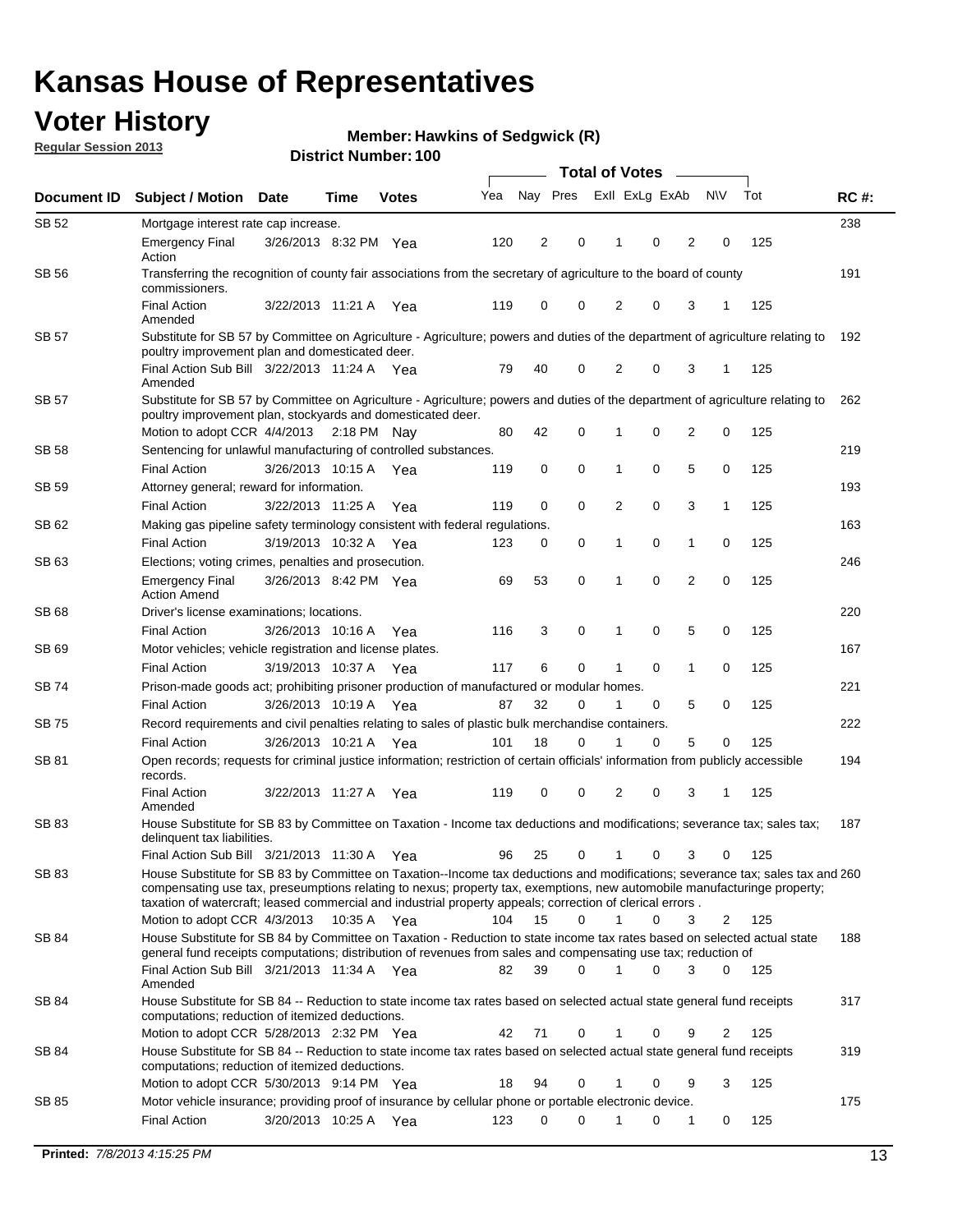## **Voter History**

**Regular Session 2013**

**Member: Hawkins of Sedgwick (R)** 

|                    |                                                                                                       | וסטו ויטגוווואסו ויטע  |             | <b>Total of Votes</b> |     |                |              |  |   |                |                |              |     |             |
|--------------------|-------------------------------------------------------------------------------------------------------|------------------------|-------------|-----------------------|-----|----------------|--------------|--|---|----------------|----------------|--------------|-----|-------------|
| <b>Document ID</b> | <b>Subject / Motion</b>                                                                               | Date                   | Time        | <b>Votes</b>          | Yea |                | Nay Pres     |  |   | Exll ExLg ExAb |                | N\V          | Tot | <b>RC#:</b> |
| <b>SB 88</b>       | Increasing the children's advocacy center assessment fee.                                             |                        |             |                       |     |                |              |  |   |                |                |              |     | 223         |
|                    | <b>Final Action</b><br>Amended                                                                        | 3/26/2013 10:22 A Yea  |             |                       | 118 | $\mathbf{1}$   | 0            |  | 1 | 0              | 5              | 0            | 125 |             |
| SB 96              | Motor vehicles; counties with multiple registration facilities; additional registration fee.          |                        |             |                       |     |                |              |  |   |                |                |              |     | 224         |
|                    | <b>Final Action</b><br>Amended                                                                        | 3/26/2013 10:24 A      |             | Yea                   | 106 | 12             | 0            |  | 1 | 0              | 5              | 1            | 125 |             |
| SB 96              | Additional motor vehicle registration fees.                                                           |                        |             |                       |     |                |              |  |   |                |                |              |     | 263         |
|                    | Motion to adopt CCR 4/4/2013 2:21 PM Yea                                                              |                        |             |                       | 114 | 8              | $\mathbf 0$  |  | 1 | 0              | 2              | 0            | 125 |             |
| SB 102             | Requiring the state treasurer to provide a list of daily deposits to the secretary of administration. |                        |             |                       |     |                |              |  |   |                |                |              |     | 195         |
|                    | <b>Final Action</b><br>Amended                                                                        | 3/22/2013 11:28 A Yea  |             |                       | 119 | 0              | 0            |  | 2 | 0              | 3              | 1            | 125 |             |
| SB 102             | Enacting the second amendment protection act.                                                         |                        |             |                       |     |                |              |  |   |                |                |              |     | 295         |
|                    | Motion to Adopt CCR 4/5/2013 9:20 PM Yea                                                              |                        |             |                       | 96  | 24             | 0            |  | 2 | 0              | $\overline{2}$ | $\mathbf{1}$ | 125 |             |
| <b>SB 111</b>      | Establishing Native American legislative day at the capitol; awarding of high school diplomas.        |                        |             |                       |     |                |              |  |   |                |                |              |     | 245         |
|                    | <b>Emergency Final</b><br><b>Action Amend</b>                                                         | 3/26/2013 8:41 PM Yea  |             |                       | 122 | $\mathbf 0$    | $\Omega$     |  |   | 0              | 2              | 0            | 125 |             |
| <b>SB 113</b>      | Credit unions; changes in certain loan limitations.                                                   |                        |             |                       |     |                |              |  |   |                |                |              |     | 234         |
|                    | <b>Emergency Final</b><br>Action                                                                      | 3/26/2013 8:25 PM Yea  |             |                       | 122 | $\mathbf 0$    | 0            |  | 1 | 0              | $\overline{2}$ | $\mathbf 0$  | 125 |             |
| <b>SB 118</b>      | Relating to law enforcement reporting and investigation of missing persons.                           |                        |             |                       |     |                |              |  |   |                |                |              |     | 225         |
|                    | <b>Final Action</b>                                                                                   | 3/26/2013 10:25 A      |             | Yea                   | 119 | 0              | 0            |  | 1 | 0              | 5              | 0            | 125 |             |
| SB 120             | Enacting the Kansas farmers' market promotion act.                                                    |                        |             |                       |     |                |              |  |   |                |                |              |     | 196         |
|                    | <b>Final Action</b><br>Amended                                                                        | 3/22/2013 11:31 A      |             | Nav                   | 68  | 51             | 0            |  | 2 | $\mathbf 0$    | 3              | 1            | 125 |             |
| SB 122             | Kansas administrative procedure act; service of order or notice.                                      |                        |             |                       |     |                |              |  |   |                |                |              |     | 226         |
|                    | <b>Final Action</b><br>Amended                                                                        | 3/26/2013 10:26 A Yea  |             |                       | 119 | 0              | $\mathbf 0$  |  | 1 | 0              | 5              | 0            | 125 |             |
| <b>SB 122</b>      | Elections; unauthorized voting disclosures.                                                           |                        |             |                       |     |                |              |  |   |                |                |              | 286 |             |
|                    | Motion to Adopt CCR 4/5/2013                                                                          |                        | 6:23 PM     | Yea                   | 89  | 31             | 0            |  | 2 | 0              | $\overline{c}$ | $\mathbf{1}$ | 125 |             |
| SB 124             | Amending the Kansas restraint of trade act.                                                           |                        |             |                       |     |                |              |  |   |                |                |              |     | 227         |
|                    | <b>Final Action</b><br>Amended                                                                        | 3/26/2013 10:27 A      |             | Yea                   | 116 | $\overline{2}$ | 1            |  | 1 | $\mathbf 0$    | 5              | $\mathbf 0$  | 125 |             |
| SB 124             | Amending the Kansas restraint of trade act.                                                           |                        |             |                       |     |                |              |  |   |                |                |              |     | 273         |
|                    | Motion to Adopt CCR 4/5/2013                                                                          |                        | 11:06 A     | Yea                   | 97  | 23             | 0            |  | 2 | 0              | 2              | 1            | 125 |             |
| SB 128             | Career technical education incentive program amendments.                                              |                        |             |                       |     |                |              |  |   |                |                |              |     | 168         |
|                    | <b>Final Action</b><br>Amended                                                                        | 3/19/2013 10:39 A      |             | Yea                   | 123 | 0              | 0            |  | 1 | 0              | 1              | 0            | 125 |             |
| SB 129             | Bank commissioner; certain fees and hearing costs.                                                    |                        |             |                       |     |                |              |  |   |                |                |              |     | 254         |
|                    | Emergency Final<br><b>Action Amend</b>                                                                | 3/26/2013 8:55 PM Yea  |             |                       | 110 | 12             | 0            |  | 1 | 0              | 2              | 0            | 125 |             |
| <b>SB 129</b>      | Mortgage interest rate cap increase.                                                                  |                        |             |                       |     |                |              |  |   |                |                |              |     | 272         |
|                    | Motion to Adopt CCR 4/5/2013                                                                          |                        | 10:42 A Yea |                       | 121 | $\mathbf 0$    | 0            |  | 2 | 0              | 2              | 0            | 125 |             |
| SB 135             | Transferring boiler inspection duties from the department of labor to the state fire marshal.         |                        |             |                       |     |                |              |  |   |                |                |              |     | 228         |
|                    | <b>Final Action</b>                                                                                   | 3/26/2013 10:28 A Yea  |             |                       | 114 | 5              | 0            |  | 1 | 0              | 5              | 0            | 125 |             |
| SB 136             | Providing veterans designation on driver's licenses and nondriver identification cards.               |                        |             |                       |     |                |              |  |   |                |                |              |     | 244         |
|                    | <b>Emergency Final</b><br><b>Action Amend</b>                                                         | 3/26/2013 8:39 PM Yea  |             |                       | 119 | 3              | 0            |  | 1 | 0              | 2              | 0            | 125 |             |
| SB 139             | Kansas money transmitter act.                                                                         |                        |             |                       |     |                |              |  |   |                |                |              |     | 229         |
|                    | <b>Final Action</b>                                                                                   | 3/26/2013 10:30 A Pres |             |                       | 117 | $\mathbf{1}$   | $\mathbf{1}$ |  | 1 | 0              | 5              | 0            | 125 |             |
| SB 142             | Abortion; concerning civil actions related to abortion.                                               |                        |             |                       |     |                |              |  |   |                |                |              |     | 241         |
|                    | <b>Emergency Final</b><br>Action                                                                      | 3/26/2013 8:36 PM Yea  |             |                       | 89  | 33             | 0            |  | 1 | 0              | $\overline{2}$ | 0            | 125 |             |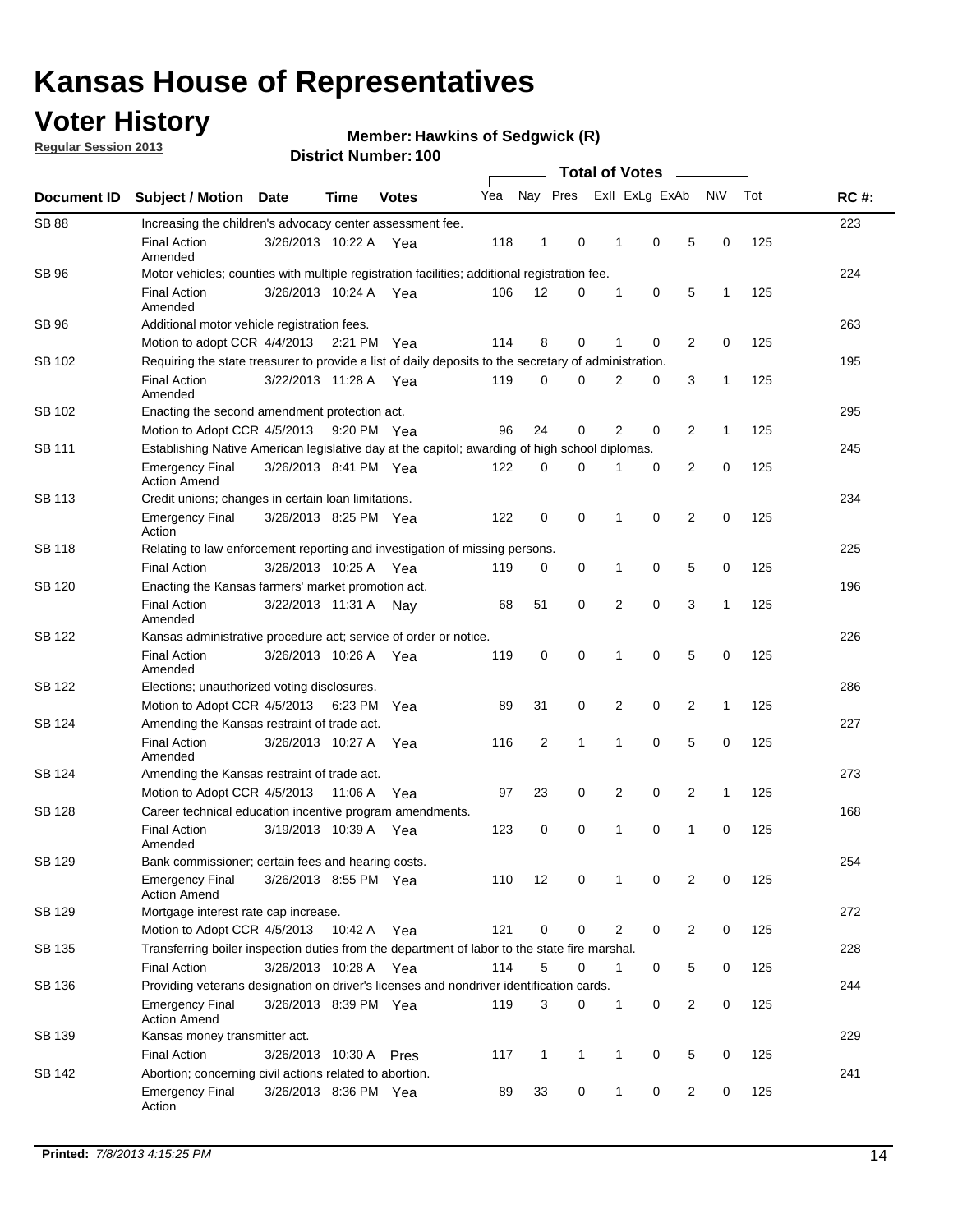## **Voter History**

**Regular Session 2013**

#### **Member: Hawkins of Sedgwick (R)**

| Document ID     |                                                                                                                                                                                                       |                                                                                      |             |              |     |          |   | <b>Total of Votes</b> |                |                |     |     |             |
|-----------------|-------------------------------------------------------------------------------------------------------------------------------------------------------------------------------------------------------|--------------------------------------------------------------------------------------|-------------|--------------|-----|----------|---|-----------------------|----------------|----------------|-----|-----|-------------|
|                 | <b>Subject / Motion</b>                                                                                                                                                                               | Date                                                                                 | Time        | <b>Votes</b> | Yea | Nay Pres |   |                       | Exll ExLg ExAb |                | N\V | Tot | <b>RC#:</b> |
| <b>SB 149</b>   | Drug screening for recipients of cash assistance and unemployment benefits.                                                                                                                           |                                                                                      |             |              |     |          |   |                       |                |                |     |     |             |
|                 | <b>Emergency Final</b><br><b>Action Amend</b>                                                                                                                                                         | 3/26/2013 8:33 PM Yea                                                                |             |              | 106 | 16       | 0 | 1                     | 0              | 2              | 0   | 125 |             |
| SB 164          | Relating to the director of vehicles regulating providers of motor vehicle functions.                                                                                                                 |                                                                                      |             |              |     |          |   |                       |                |                |     |     | 247         |
|                 | <b>Emergency Final</b><br><b>Action Amend</b>                                                                                                                                                         | 3/26/2013 8:43 PM Yea                                                                |             |              | 117 | 5        | 0 | 1                     | 0              | 2              | 0   | 125 |             |
| SB 164          | Relating to the director of vehicles regulating providers of motor vehicle functions.                                                                                                                 |                                                                                      |             |              |     |          |   |                       |                |                |     |     | 268         |
|                 | Motion to adopt CCR 4/4/2013 5:32 PM Yea                                                                                                                                                              |                                                                                      |             |              | 111 | 9        | 0 | $\mathbf{1}$          | 0              | 2              | 2   | 125 |             |
| SB 166          |                                                                                                                                                                                                       | Insurers supervision, rehabilitation and liquidation act; derivatives.               |             |              |     |          |   |                       |                |                |     |     | 206         |
|                 | <b>Final Action</b>                                                                                                                                                                                   | 3/26/2013 9:52 AM Yea                                                                |             |              | 119 | 0        | 0 | 1                     | 0              | 5              | 0   | 125 |             |
| <b>SB 168</b>   | Limiting nuisance actions against certain agricultural activities.                                                                                                                                    |                                                                                      |             |              |     |          |   |                       |                |                |     |     | 169         |
|                 | <b>Final Action</b><br>Amended                                                                                                                                                                        | 3/19/2013 10:40 A Yea                                                                |             |              | 111 | 12       | 0 | 1                     | $\mathbf 0$    | 1              | 0   | 125 |             |
| SB 168          | Limiting nuisance actions against certain agricultural activities.                                                                                                                                    |                                                                                      |             |              |     |          |   |                       |                |                |     |     | 264         |
|                 | Motion to adopt CCR 4/4/2013                                                                                                                                                                          |                                                                                      | 2:30 PM Yea |              | 110 | 12       | 0 | 1                     | 0              | 2              | 0   | 125 |             |
| SB 171          | School districts; amendments to Kansas uniform financial accounting and reporting act.                                                                                                                |                                                                                      |             |              |     |          |   |                       |                |                |     |     | 248         |
|                 | <b>Emergency Final</b><br><b>Action Amend</b>                                                                                                                                                         | 3/26/2013 8:44 PM Yea                                                                |             |              | 122 | 0        | 0 | 1                     | 0              | 2              | 0   | 125 |             |
| SB 171          | School districts; amendments to Kansas uniform financial accounting and reporting act.                                                                                                                |                                                                                      |             |              |     |          |   |                       |                |                |     |     | 285         |
|                 |                                                                                                                                                                                                       | Motion to Adopt CCR 4/5/2013 6:19 PM Yea<br>63<br>57<br>0<br>2<br>0<br>2<br>125<br>1 |             |              |     |          |   |                       |                |                |     |     |             |
| SB 171          | Appropriations for FY 2013, FY 2014, FY 2015, FY 2016, FY 2017 and FY 2018 for various state agencies; capital<br>improvement projects; claims against the state.                                     |                                                                                      |             |              |     |          |   |                       |                |                |     |     | 320         |
|                 | Motion to adopt CCR 6/1/2013 4:30 PM Yea                                                                                                                                                              |                                                                                      |             |              | 63  | 51       | 0 | 0                     | 0              | 8              | 3   | 125 |             |
| SB 187          | Establishing the workers compensation and employment security boards nominating committee; administrative law judge<br>appointment; workers compensation appeals board.                               |                                                                                      |             |              |     |          |   |                       |                |                |     | 242 |             |
|                 | <b>Emergency Final</b><br><b>Action Amend</b>                                                                                                                                                         | 3/26/2013 8:37 PM Yea                                                                |             |              | 88  | 34       | 0 | 1                     | 0              | 2              | 0   | 125 |             |
| SB 187          | Amending workers compensation law provisions; establishing the workers compensation and employment security boards<br>nominating committee; notice requirements; workplace health and safety program. |                                                                                      |             |              |     |          |   |                       |                |                |     |     | 274         |
|                 | Motion to Adopt CCR 4/5/2013 11:26 A Yea                                                                                                                                                              |                                                                                      |             |              | 89  | 31       | 0 | 2                     | 0              | 3              | 0   | 125 |             |
| SB 199          | University of Kansas medical center; midwest center for stem cell therapy.                                                                                                                            |                                                                                      |             |              |     |          |   |                       |                |                |     |     | 235         |
|                 | <b>Emergency Final</b><br><b>Action Amend</b>                                                                                                                                                         | 3/26/2013 8:26 PM Yea                                                                |             |              | 90  | 32       | 0 | 1                     | 0              | 2              | 0   | 125 |             |
| SB 199          | Health care; stem cell therapy and unused medications.                                                                                                                                                |                                                                                      |             |              |     |          |   |                       |                |                |     |     | 290         |
|                 | Motion to Adopt CCR 4/5/2013 7:52 PM Yea                                                                                                                                                              |                                                                                      |             |              | 90  | 30       | 0 | 2                     | 0              | $\overline{2}$ | 1   | 125 |             |
| SB 216          | Allowing a public building commission to acquire land for a municipal university similar to what such commission is currently<br>allowed to do for any state university.                              |                                                                                      |             |              |     |          |   |                       |                |                |     |     | 185         |
|                 | <b>Final Action</b>                                                                                                                                                                                   | 3/21/2013 11:23 A Yea                                                                |             |              | 121 | 0        | 0 | 1                     | 0              | 3              | 0   | 125 |             |
| SB 246          | Reconciling amendments to certain statutes.                                                                                                                                                           |                                                                                      |             |              |     |          |   |                       |                |                |     |     | 315         |
|                 | <b>Emergency Final</b><br>Action                                                                                                                                                                      | 5/23/2013 2:14 PM ExAb                                                               |             |              | 111 | 0        | 0 | 1                     | 0              | 8              | 5   | 125 |             |
| <b>SCR 1604</b> | Joint rules for the Senate and House of Representatives, 2013-2014.                                                                                                                                   |                                                                                      |             |              |     |          |   |                       |                |                |     |     | 5           |
|                 | <b>Final Action</b><br>Amended                                                                                                                                                                        | 1/28/2013 11:12 A Yea                                                                |             |              | 81  | 41       | 0 | 0                     | 0              | 3              | 0   | 125 |             |
| <b>SCR 1606</b> | Honoring pregnancy maintenance resource centers.                                                                                                                                                      |                                                                                      |             |              |     |          |   |                       |                |                |     |     | 240         |
|                 | <b>Emergency Final</b><br>Action                                                                                                                                                                      | 3/26/2013 8:34 PM Yea                                                                |             |              | 122 | 0        | 0 | 1                     | 0              | 2              | 0   | 125 |             |